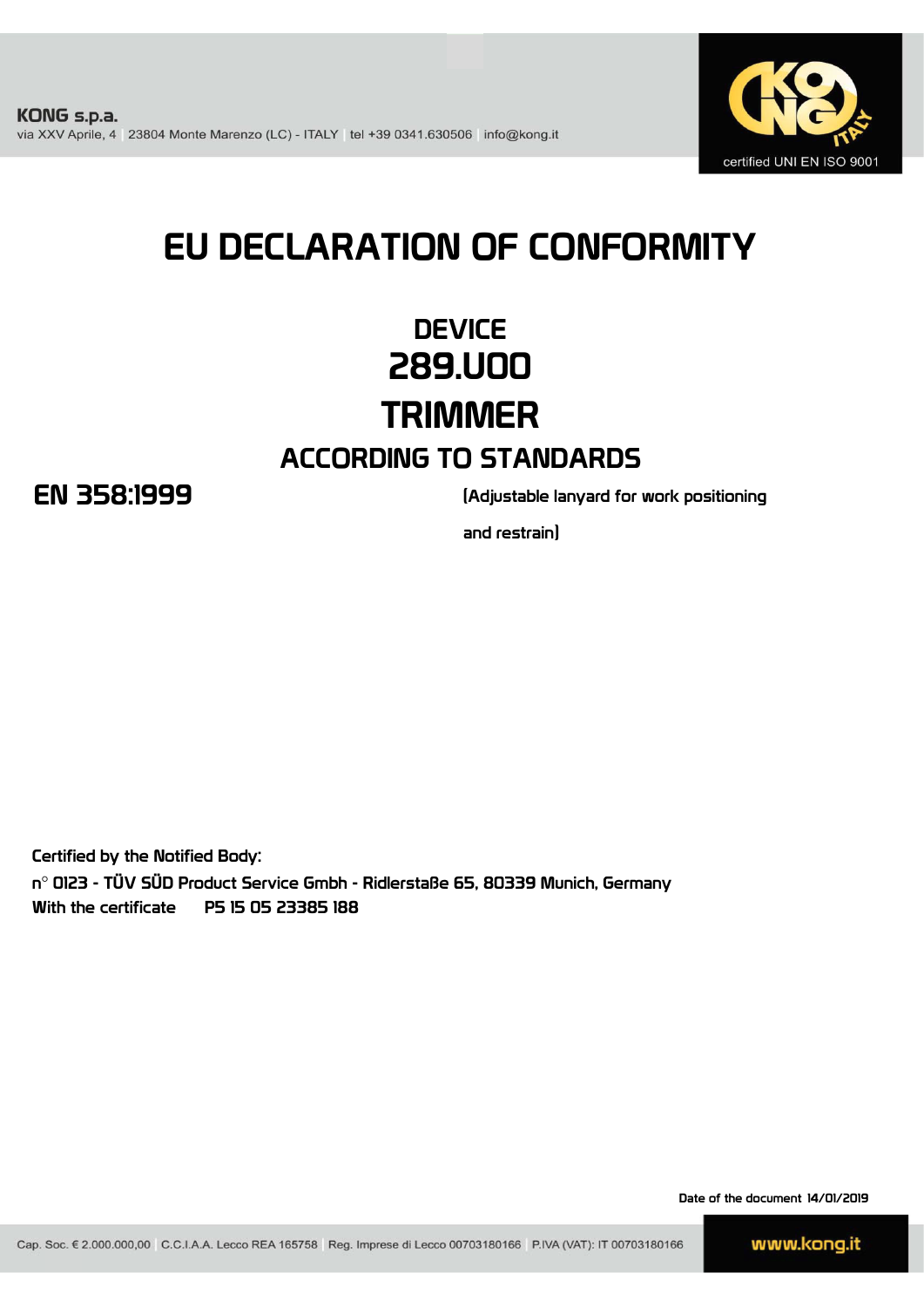

Italiano

# **Dichiarazione di Conformità UE**

La presente Dichiarazione di Conformità è rilasciata sotto l'esclusiva responsabilità del fabbricante:

#### **KONG S.p.A. – Via XXV Aprile, 4 – 23804 Monte Marenzo LC – Italia**

Il Dispositivo di Protezione Individuale (DPI)

#### **289.U00 TRIMMER**

oggetto della dichiarazione è conforme al Regolamento (UE) 2016/425 e alle normative di armonizzazione dell'Unione Europea:

EN 358:1999

(Adjustable lanyard for work positioning and restrain)

L'organismo notificato n° 0123 - TÜV SÜD Product Service Gmbh - Ridlerstaße 65, 80339 Munich, Germany

ha svolto l'esame UE del tipo (modulo B) e ha rilasciato il certificato di esame UE del tipo:

P5 15 05 23385 188

Il DPI è oggetto della procedura di valutazione delle conformità al tipo basata sulla garanzia di qualità del processo di produzione (modulo D) sotto la sorveglianza dell'organismo notificato n. 0426 Italcert (Viale Sarca 336, 20126 Milano (MI), Italy).

> **KONG S.p.A. Il Presidente**

Monte Marenzo, 14/01/2019<br>
Monte Marenzo, 14/01/2019<br>
A Marco Bonaiti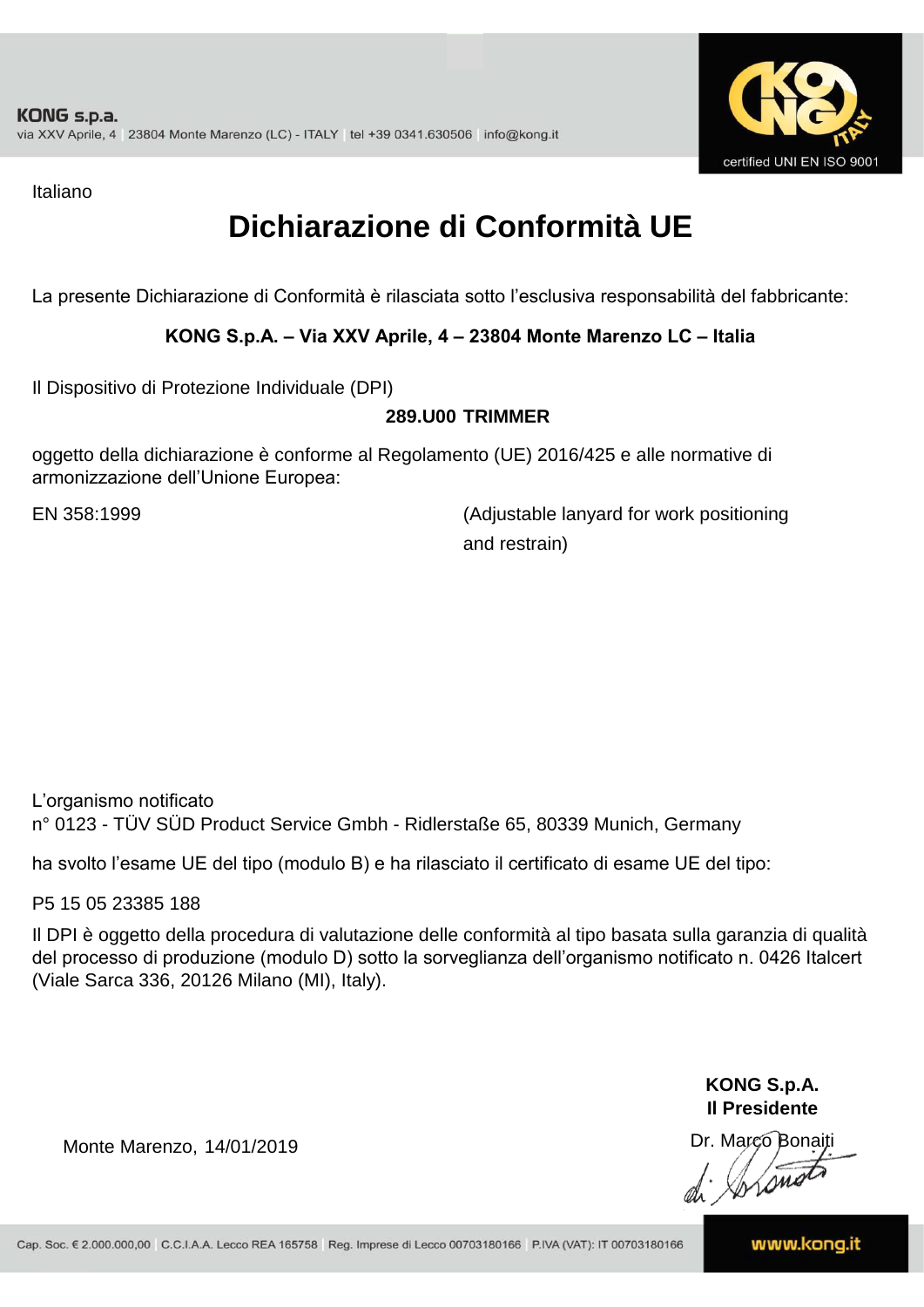

English

# **EU Declaration of Conformity**

This Declaration of Conformity is issued under the exclusive responsibility of the manufacturer:

#### **KONG S.p.A. – Via XXV Aprile, 4 – 23804 Monte Marenzo LC – Italia**

The Personal Protective Equipment (PPE)

#### **289.U00 TRIMMER**

subject to the declaration complies with Regulation (EU) 2016/425 and with European Union harmonisation standards:

and restrain) EN 358:1999 (Adjustable lanyard for work positioning

The notified body

n° 0123 - TÜV SÜD Product Service Gmbh - Ridlerstaße 65, 80339 Munich, Germany Has performed the EU examination for the type (module B), and has issued an EU examination certificate for the type:

P5 15 05 23385 188

The PPE is subject to the type conformity assessment procedure, based on the quality assurance of the production process (module D), under surveillance by the notified body n° 0426 Italcert (Viale Sarca 336, 20126 Milano (MI), Italy).

> **KONG S.p.A. The president**

Dr. Marco Bonaiti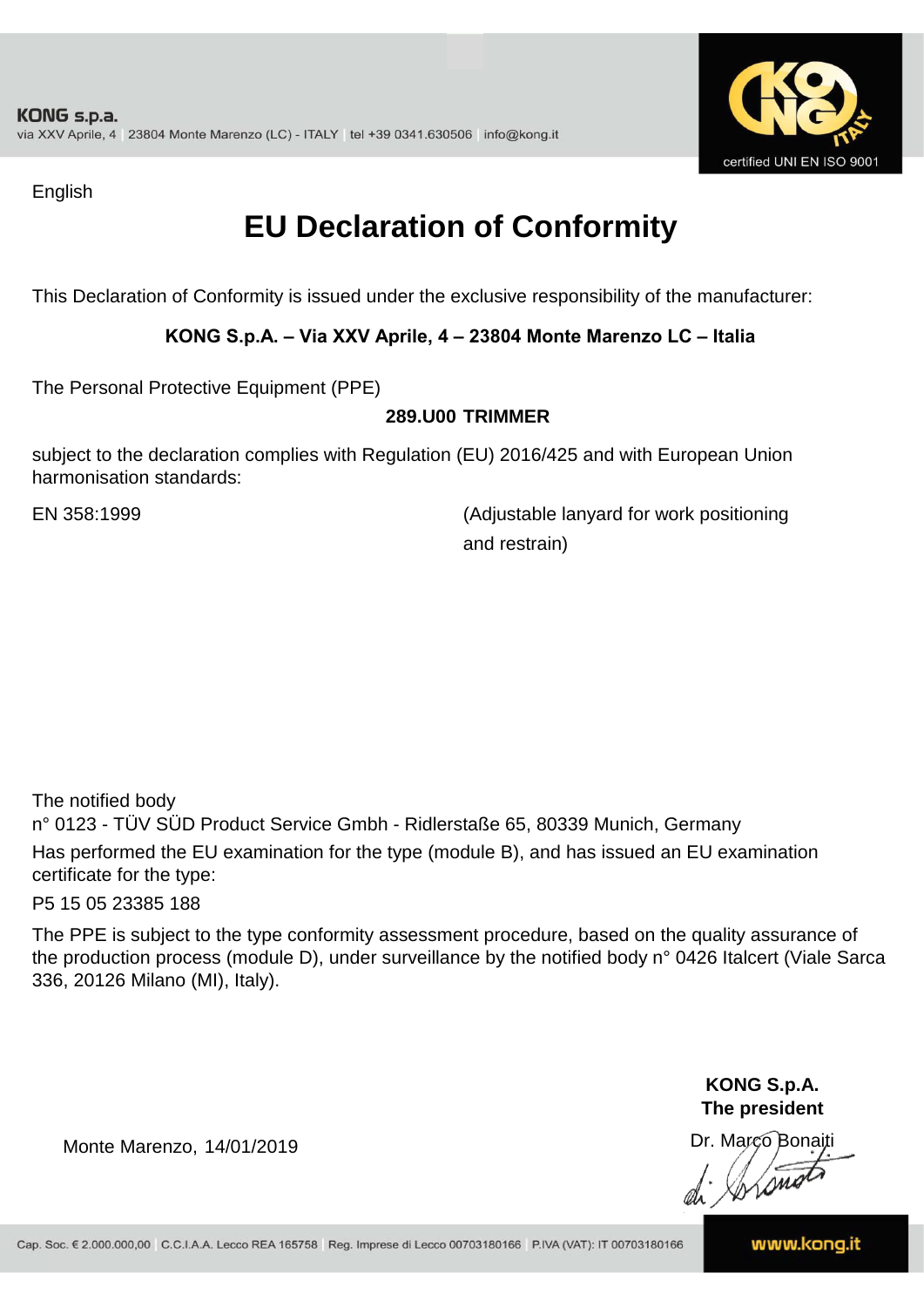

Français

# **Déclaration de conformité UE**

La présente Déclaration de Conformité est délivrée sous la responsabilité exclusive du Fabricant:

#### **KONG S.p.A. – Via XXV Aprile, 4 – 23804 Monte Marenzo LC – Italia**

L'Équipement de Protection Individuelle (EPI)

#### **289.U00 TRIMMER**

objet de la déclaration est conforme au Règlement (UE) 2016/425 et aux normes d'harmonisation de l'Union Européenne:

and restrain) EN 358:1999 (Adjustable lanyard for work positioning

L'organisme notifié n° 0123 - TÜV SÜD Product Service Gmbh - Ridlerstaße 65, 80339 Munich, Germany

a effectué l'examen UE de type (module B) et a délivré le certificat d'examen UE de type:

P5 15 05 23385 188

L'EPI est soumis à la procédure d'évaluation de conformité au type sur la base de l'assurance de la qualité du mode de production (module D) sous la supervision de l'organisme notifié n° 0426 Italcert (Viale Sarca 336, 20126 Milano (MI), Italy).

> **KONG S.p.A. Le Président**

Dr. Marco Bonaiti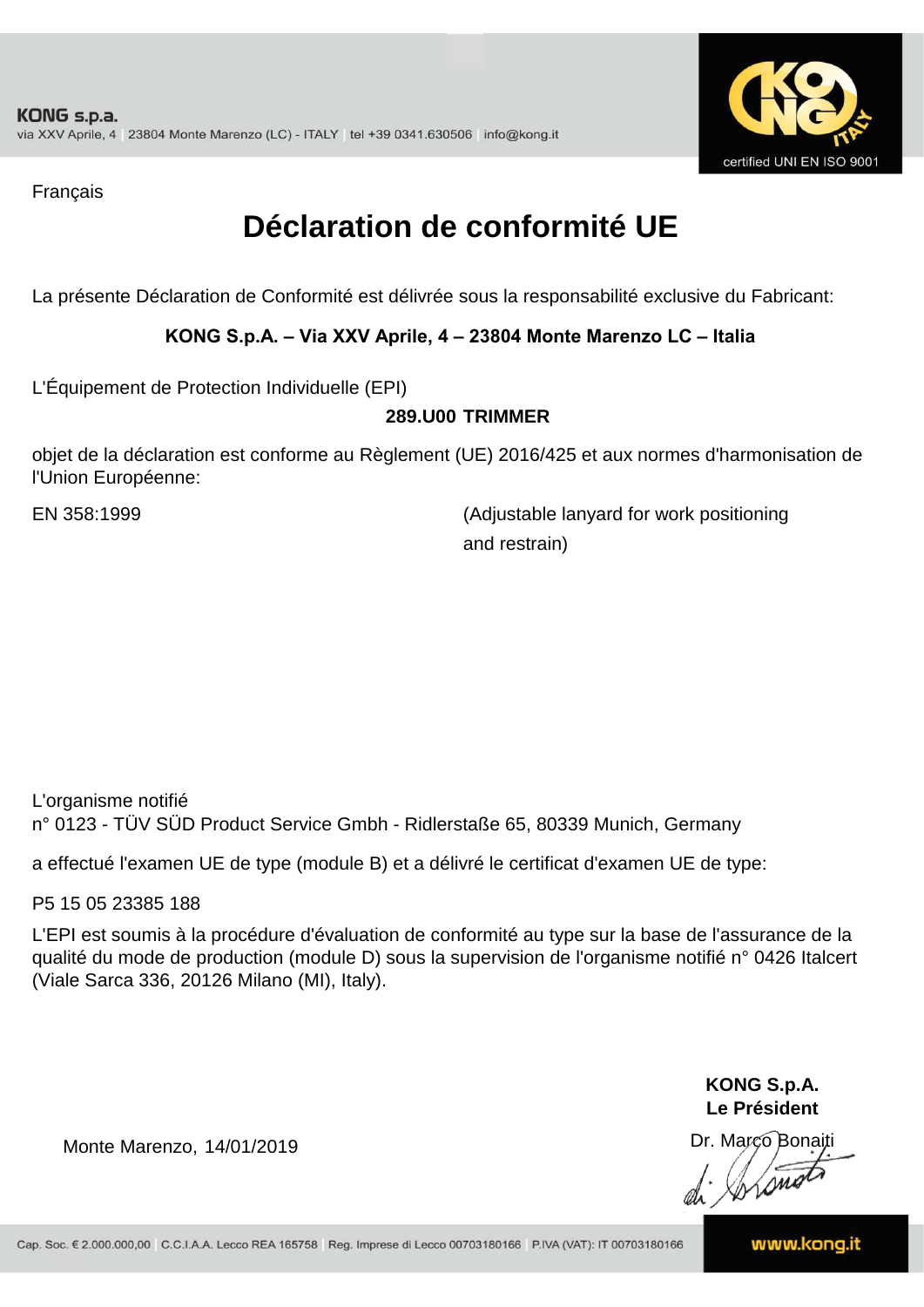

Deutsch

### **EU-Konformitätserklärung**

Die vorliegende Konformitätserklärung wird unter der alleinigen Verantwortung des Herstellers ausgestellt:

#### **KONG S.p.A. – Via XXV Aprile, 4 – 23804 Monte Marenzo LC – Italia**

Die persönliche Schutzausrüstung (PSA)

#### **289.U00 TRIMMER**

Gegenstand dieser Erklärung, entspricht der EU-Verordnung 2016/425 sowie den harmonisierten Normen der Europäischen Union:

and restrain) EN 358:1999 (Adjustable lanyard for work positioning

Die benannte Stelle

n° 0123 - TÜV SÜD Product Service Gmbh - Ridlerstaße 65, 80339 Munich, Germany hat die EU-Baumusterprüfung (Modul B) durchgeführt und die EU-Baumusterprüfbescheinigung ausgestellt:

P5 15 05 23385 188

Die PSA ist Gegenstand der Konformitätsbewertung anhand der Baumusterprüfung auf der Grundlage einer Qualitätssicherung des Produktionsprozesses (Modul D) unter der Überwachung durch die benannte Stelle Nr. 0426 Italcert (Viale Sarca 336, 20126 Milano (MI), Italy).

> **KONG S.p.A. Der Vorsitzende**

Dr. Marco Bonaiti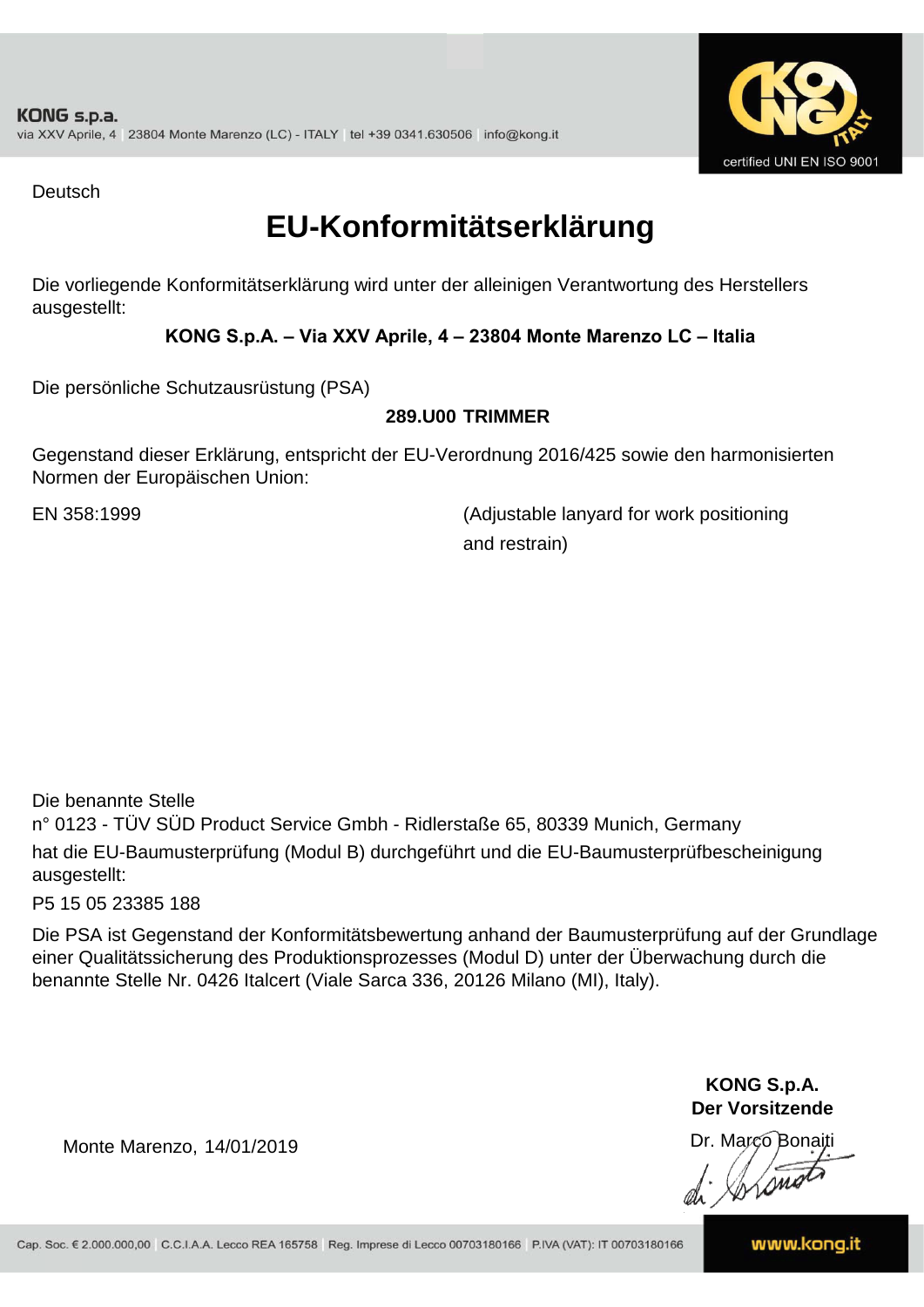

Español

# **Declaración de conformidad UE**

La presente Declaración de Conformidad se expide bajo la exclusiva responsabilidad del fabricante:

#### **KONG S.p.A. – Via XXV Aprile, 4 – 23804 Monte Marenzo LC – Italia**

El Equipo de Protección individual (EPI)

#### **289.U00 TRIMMER**

objeto de la declaración se ajusta al Reglamento (UE) 2016/425 y a las normativas de armonización de la Unión Europea:

EN 358:1999

(Adjustable lanyard for work positioning and restrain)

El organismo notificado n° 0123 - TÜV SÜD Product Service Gmbh - Ridlerstaße 65, 80339 Munich, Germany

ha realizado el examen UE de tipo (módulo B) y ha expedido el certificado de examen UE de tipo:

P5 15 05 23385 188

El EPI es objeto del procedimiento de evaluación de la conformidad con el tipo basada en el aseguramiento de la calidad del proceso de producción (módulo D) bajo la supervisión del organismo notificado nº 0426 Italcert (Viale Sarca 336, 20126 Milano (MI), Italy).

> **KONG S.p.A. El Presidente**

Dr. Marco Bonaiti di Aromor

Monte Marenzo, 14/01/2019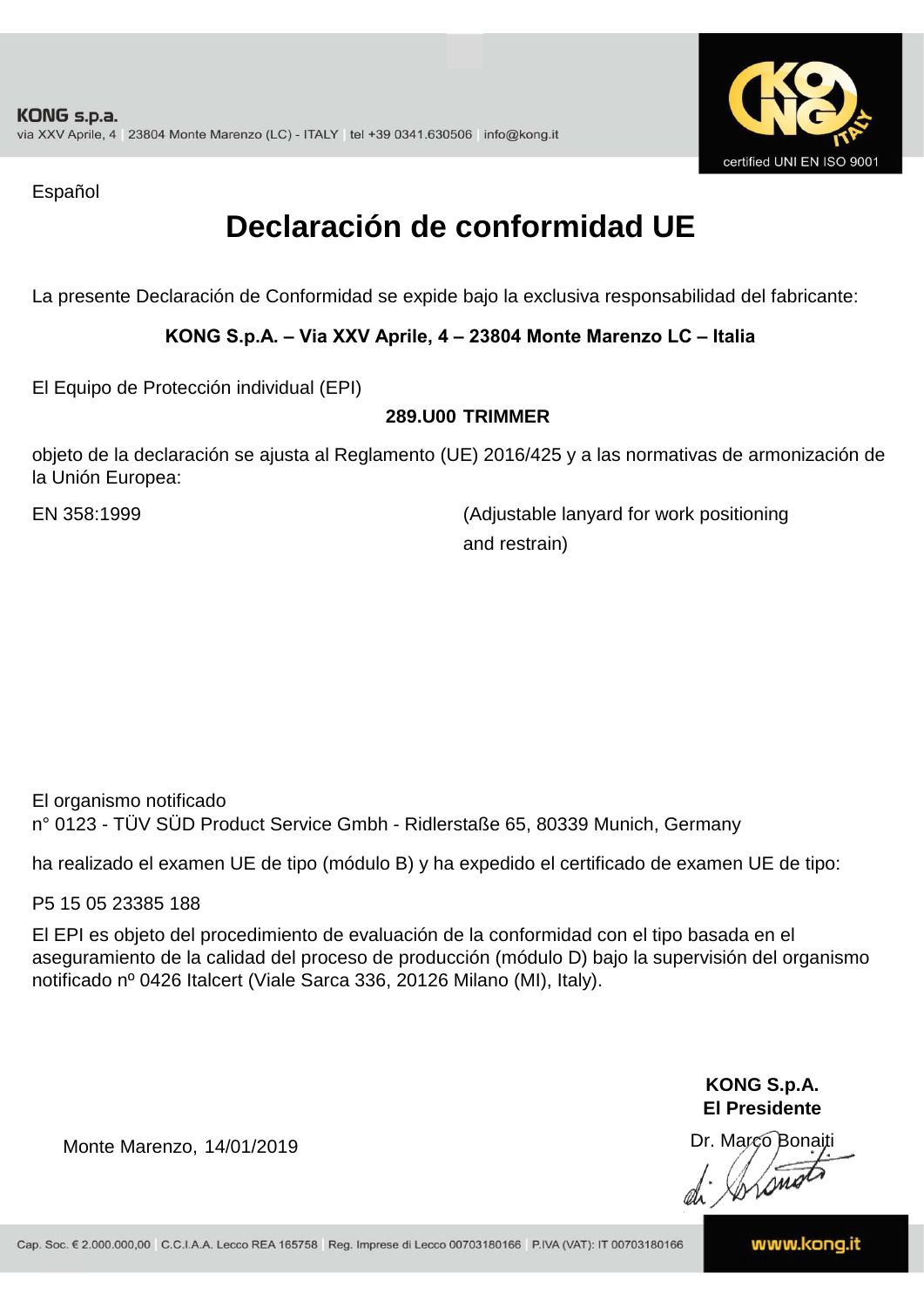

русский

### **Декларация соответствия ЕС**

Настоящая Декларация соответствия выдана под исключительную ответственность производителя:

#### **KONG S.p.A. – Via XXV Aprile, 4 – 23804 Monte Marenzo LC – Italia**

Средство индивидуальной защиты (СИЗ)

#### **289.U00 TRIMMER**

предмет декларации соответствует Регламенту (ЕС) 2016/425 и гармонизированным стандартам Европейского Союза:

EN 358:1999 (Adjustable lanyard for work positioning and restrain)

Уполномоченный орган

n° 0123 - TÜV SÜD Product Service Gmbh - Ridlerstaße 65, 80339 Munich, Germany провел испытание типового образца на соответствие требованиям ЕС (модуль B) и выдал сертификат испытаний типового образца на соответствие требованиям ЕС:

P5 15 05 23385 188

СИЗ является предметом процедуры оценки соответствия типовому образцу, основанной на обеспечении качества производственного процесса (модуль D) под наблюдением уполномоченного органа № 0426 — органа сертификации Italcert (Viale Sarca 336, 20126 Milano (MI), Italy).

> **KONG S.p.A. Президент**

Dr. Marco Bonaiti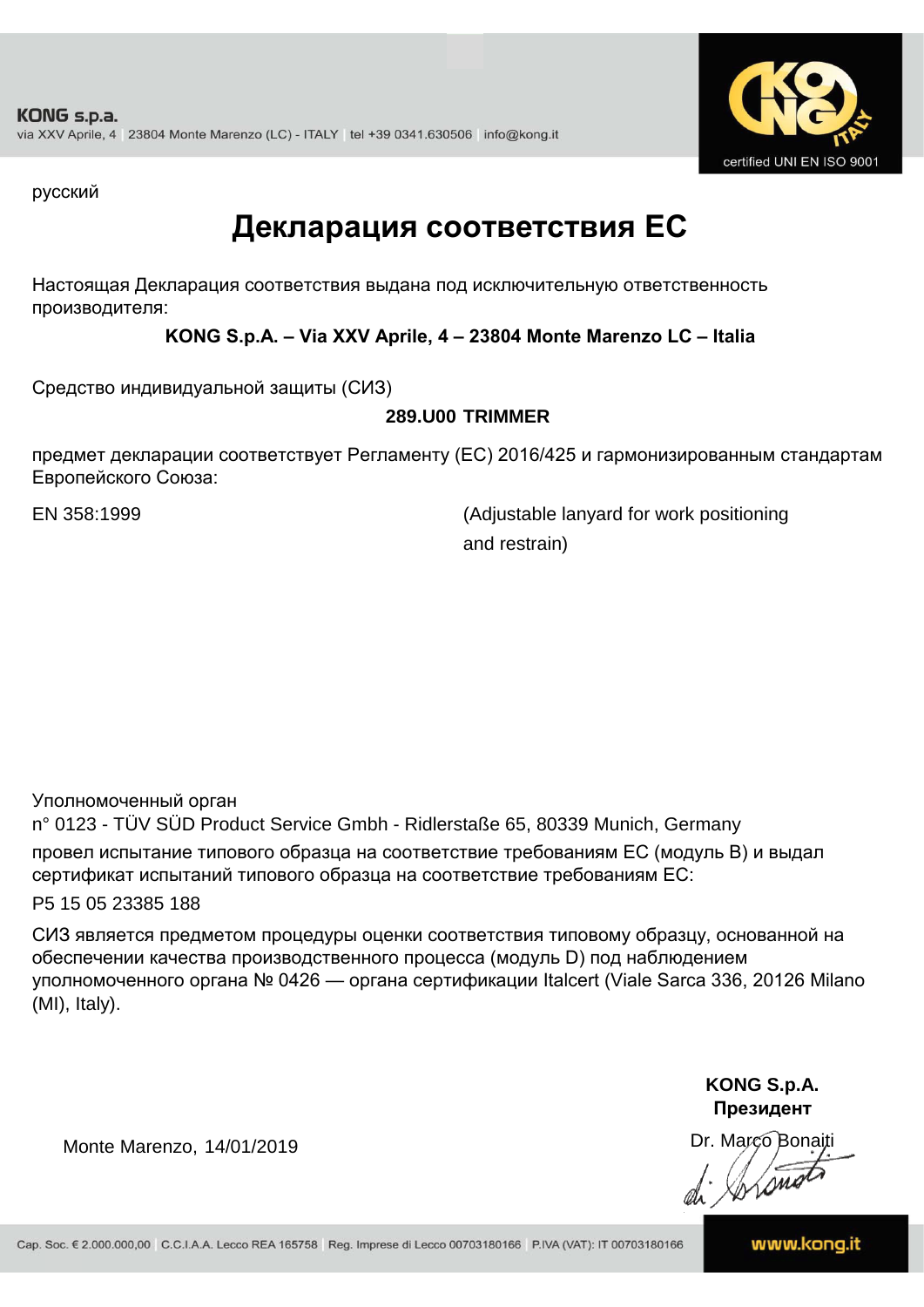

#### 中文

# **EU**符合性声明

本"符合性声明"由以下制造商全权负责发布:

#### **KONG S.p.A. – Via XXV Aprile, 4 – 23804 Monte Marenzo LC – Italia**

个人保护装备(PPE)

#### **289.U00 TRIMMER**

本声明的目标符合法规(EU) 2016/425和欧盟统一标准的规定:

and restrain) EN 358:1999 (Adjustable lanyard for work positioning

欧盟公告机构

n° 0123 - TÜV SÜD Product Service Gmbh - Ridlerstaße 65, 80339 Munich, Germany

进行了欧盟型式检验(模式B) 并颁发了欧盟型式检验证书:

P5 15 05 23385 188

PPE (个人保护装备) 在0426号公告机构Italcert (Viale Sarca 336, 20126 Milano (MI), Italy)的监督下, 在生产过程质量保证 ( 模式D) 的基础上进行合格评定程序。

> **KONG S.p.A. 总裁**

Dr. Marco Bonaiti di Simon

Monte Marenzo, 14/01/2019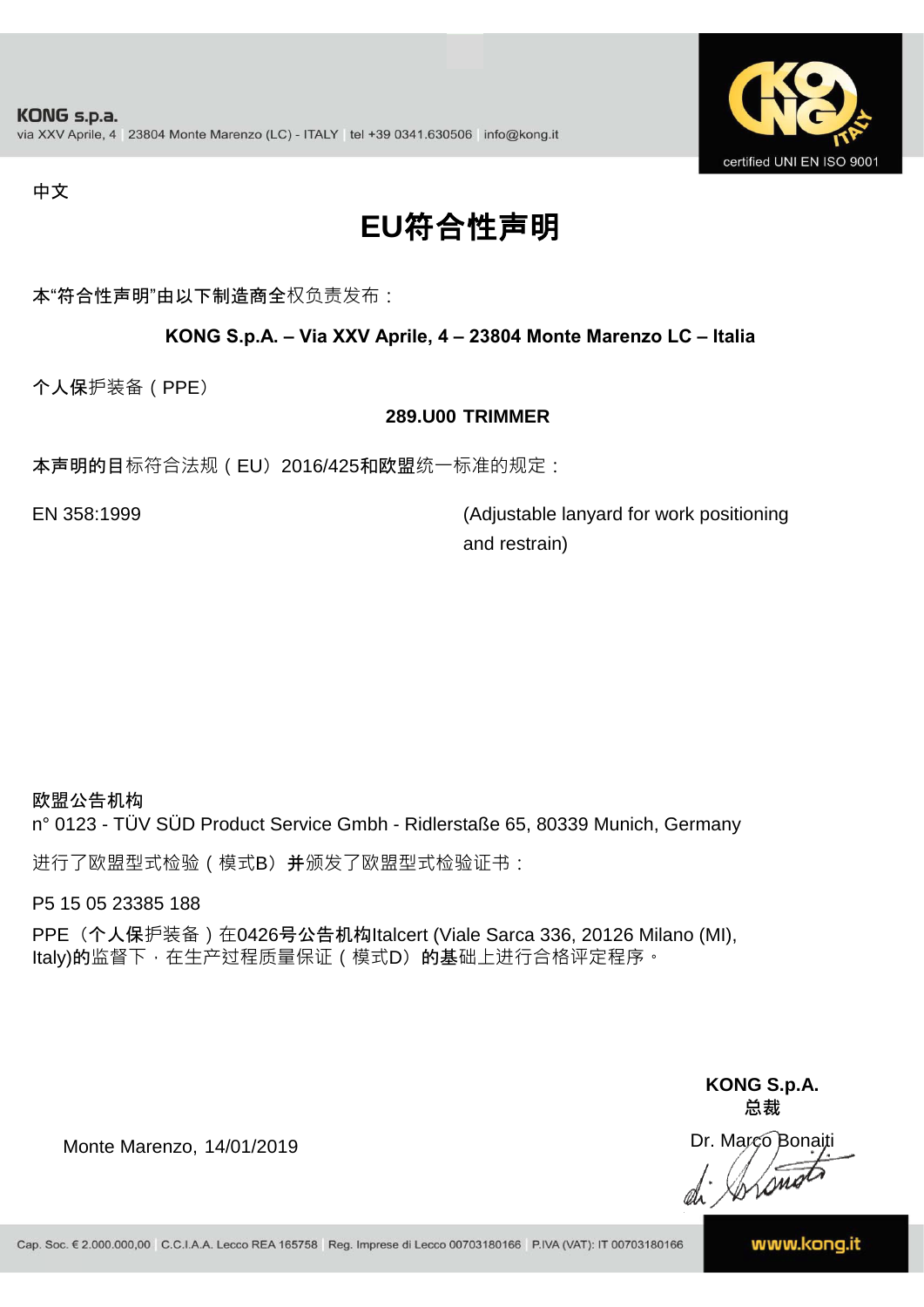

българск

### **Декларация за съответствие EU**

Настоящата Декларация за съответствие се издава под изключителната отговорност на производителя:

**KONG S.p.A. – Via XXV Aprile, 4 – 23804 Monte Marenzo LC – Italia**

Личното предпазно средство (ЛПС)

#### **289.U00 TRIMMER**

предмет на настоящата декларация е в съответствие с Регламент (ЕU) 2016/425 и хармонизираните стандарти на Европейския съюз:

EN 358:1999 (Adjustable lanyard for work positioning and restrain)

Нотифицираният организъм

n° 0123 - TÜV SÜD Product Service Gmbh - Ridlerstaße 65, 80339 Munich, Germany е провел изпитване EU за типово одобрение (формуляр "B") и е издал сертификат за типово одобрение ЕU:

P5 15 05 23385 188

Личното предпазно средство (ЛПС) е предмет на процедура за оценка на съответствието, основаваща се на гаранция на качеството на производствения процес (формуляр "D") под наблюдението на нотифицирания организъм № 0426 Italcert (Viale Sarca 336, 20126 Milano (MI), Italy).

> **KONG S.p.A. Председател**

Dr. Marco Bonaiti

Monte Marenzo, 14/01/2019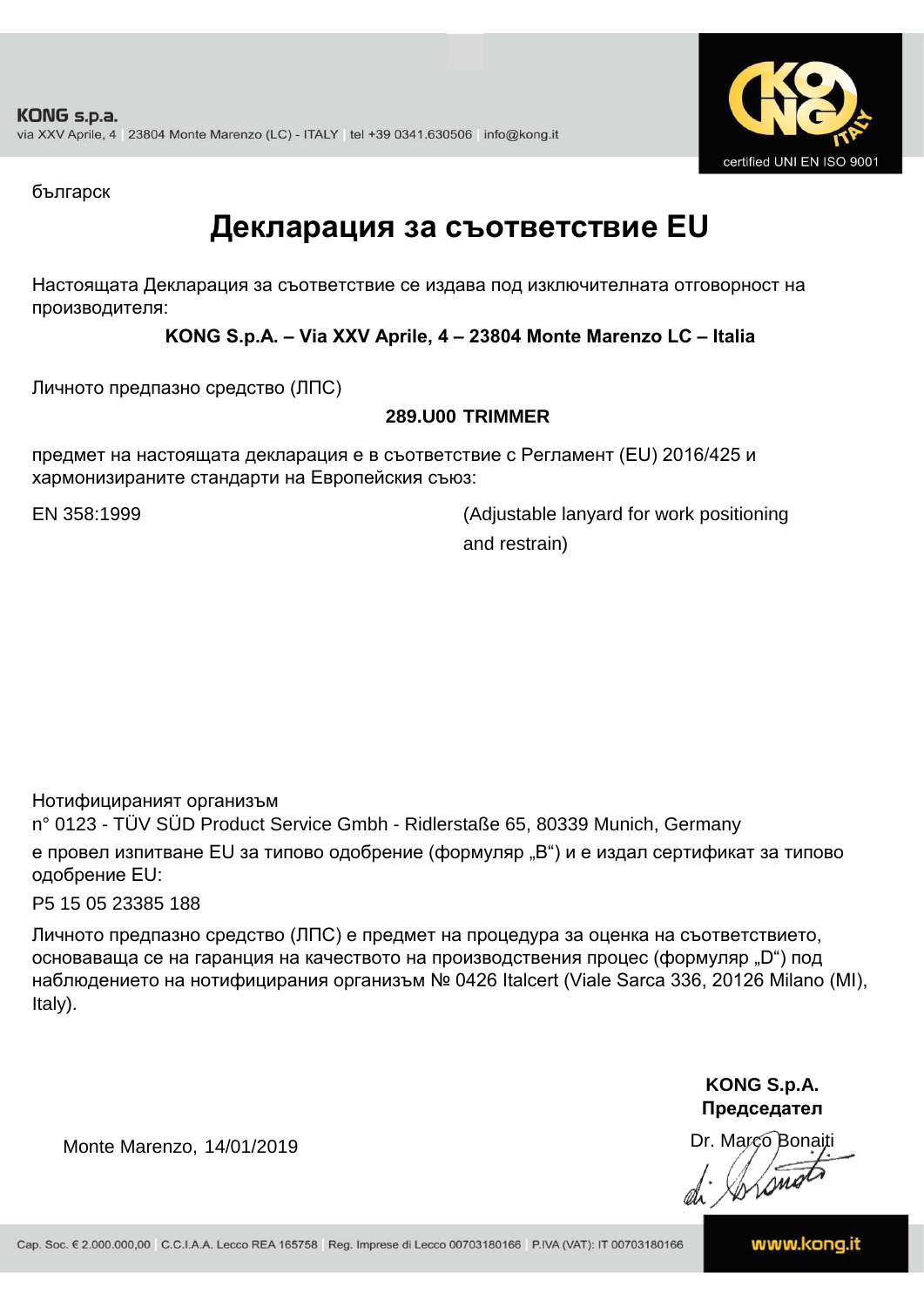

čeština

# **UE prohlášení o shodě**

Toto prohlášení o shodě je učiněno na výhradní zodpovědnost výrobce:

#### **KONG S.p.A. – Via XXV Aprile, 4 – 23804 Monte Marenzo LC – Italia**

Osobní ochranný prostředek (OOP)

#### **289.U00 TRIMMER**

který je předmětem prohlášení, splňuje požadavky nařízení (EU) 2016/425 a harmonizačních právních předpisů Evropské unie:

and restrain) EN 358:1999 (Adjustable lanyard for work positioning

Oznámený subjekt n° 0123 - TÜV SÜD Product Service Gmbh - Ridlerstaße 65, 80339 Munich, Germany

provedl UE přezkoušení typu (modul B) a vydal certifikát UE přezkoušení typu:

P5 15 05 23385 188

OOP podléhá postupu posouzení shody s typem založené na zajištění jakosti výrobního procesu (modul D) pod dohledem oznámeného subjektu č. 0426 Italcert (Viale Sarca 336, 20126 Milano (MI), Italy).

> **KONG S.p.A. Předseda**

Dr. Marco Bonaiti

Monte Marenzo, 14/01/2019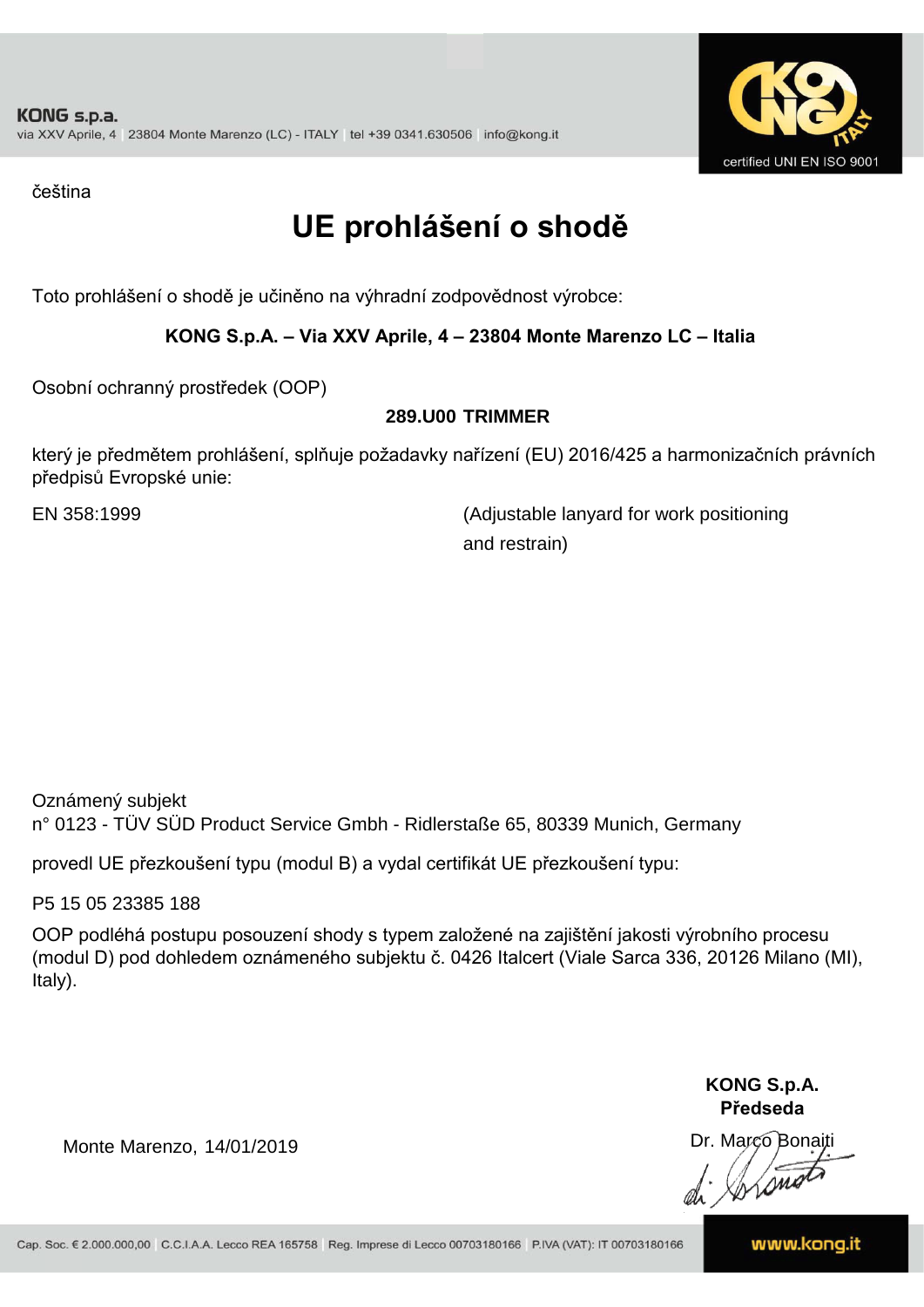

Hrvatski

# **EU Izjava o sukladnosti**

Ova se izjava o sukladnosti izdaje pod isključivom odgovornošću proizvođača:

**KONG S.p.A. – Via XXV Aprile, 4 – 23804 Monte Marenzo LC – Italia**

Osobna zaštitna oprema (OZO)

#### **289.U00 TRIMMER**

Predmet izjave u skladu je s Uredbom (EU) 2016/425 i sa zakonodavstvom Unije o usklađivanju:

EN 358:1999 (Adjustable lanyard for work positioning and restrain)

Prijavljeno tijelo n° 0123 - TÜV SÜD Product Service Gmbh - Ridlerstaße 65, 80339 Munich, Germany

obavilo je EU ispitivanje tipa (modul B) i izdalo potvrdu o EU ispitivanju tipa:

P5 15 05 23385 188

OZO je predmet postupka ocjenjivanja sukladnosti s tipom na temelju osiguranja kvalitete proizvodnog postupka (modul D) pod nadzorom prijavljenog tijela br. 0426 Italcert (Viale Sarca 336, 20126 Milano (MI), Italy).

> **KONG S.p.A. Direktor**

Dr. Marco Bonaiti

Monte Marenzo, 14/01/2019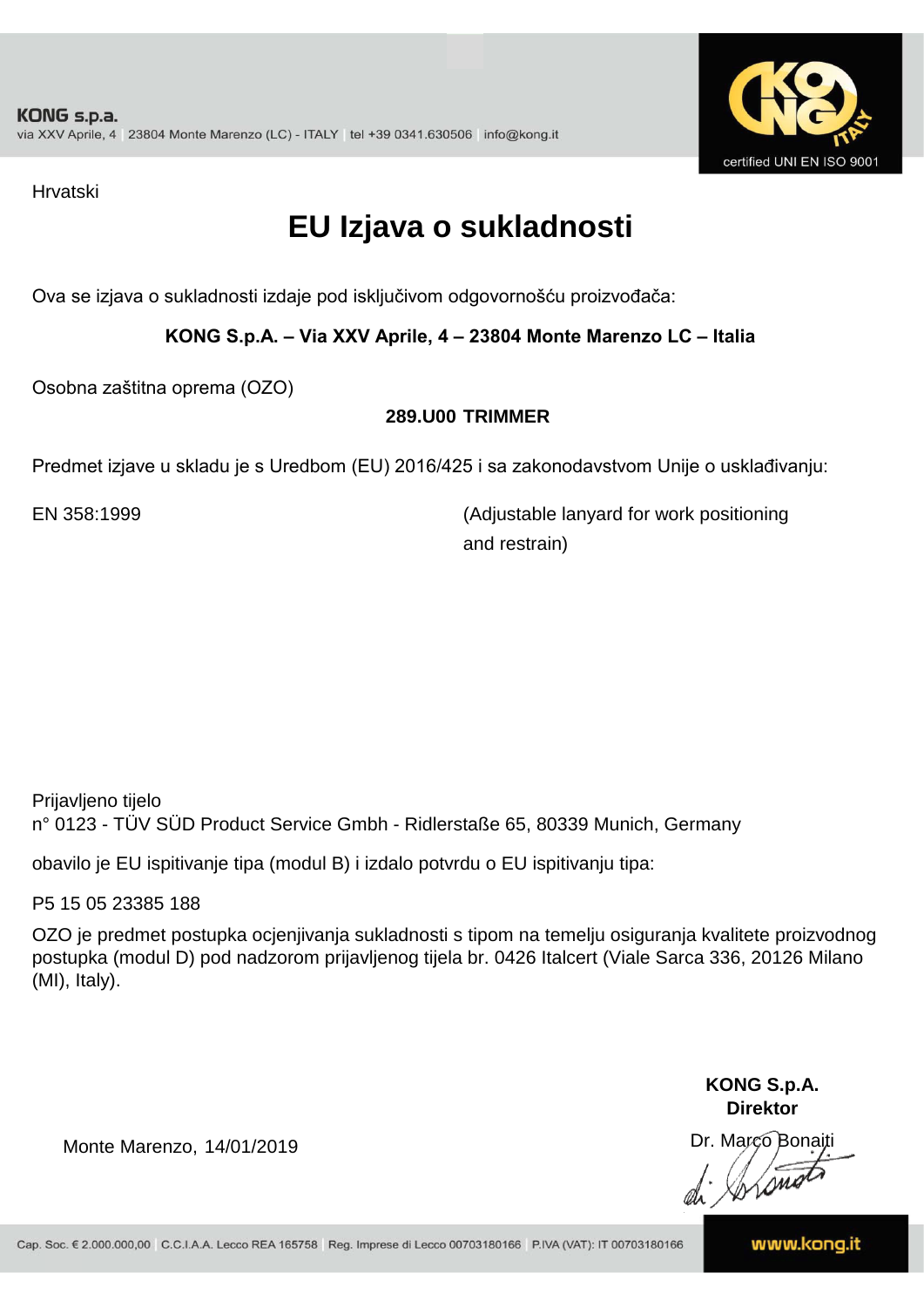

Dansk

### **EU-overensstemmelseserklæring**

Denne overensstemmelseserklæring udstedes på fabrikantens ansvar:

#### **KONG S.p.A. – Via XXV Aprile, 4 – 23804 Monte Marenzo LC – Italia**

Det personlige værnemiddel (PPE - PV'er)

#### **289.U00 TRIMMER**

anført i erklæringen er i overensstemmelse med forordning (EU) nr. 2016/425 og med EUharmoniseringslovgivningen:

and restrain) EN 358:1999 (Adjustable lanyard for work positioning

Det bemyndigede organ n° 0123 - TÜV SÜD Product Service Gmbh - Ridlerstaße 65, 80339 Munich, Germany

har foretaget en EU-typeafprøvning (Modul B) og har udstedt EU-typeafprøvningsattest:

P5 15 05 23385 188

Det personlige værnemiddel er genstand for proceduren for typeoverensstemmelse på grundlag af kvalitetssikring af fremstillingsprocessen (modul D) under tilsyn fra det bemyndigede organ nr. 0426 Italcert (Viale Sarca 336, 20126 Milano (MI), Italy).

> **KONG S.p.A. Formand**

Dr. Marco Bonaiti di Arsnot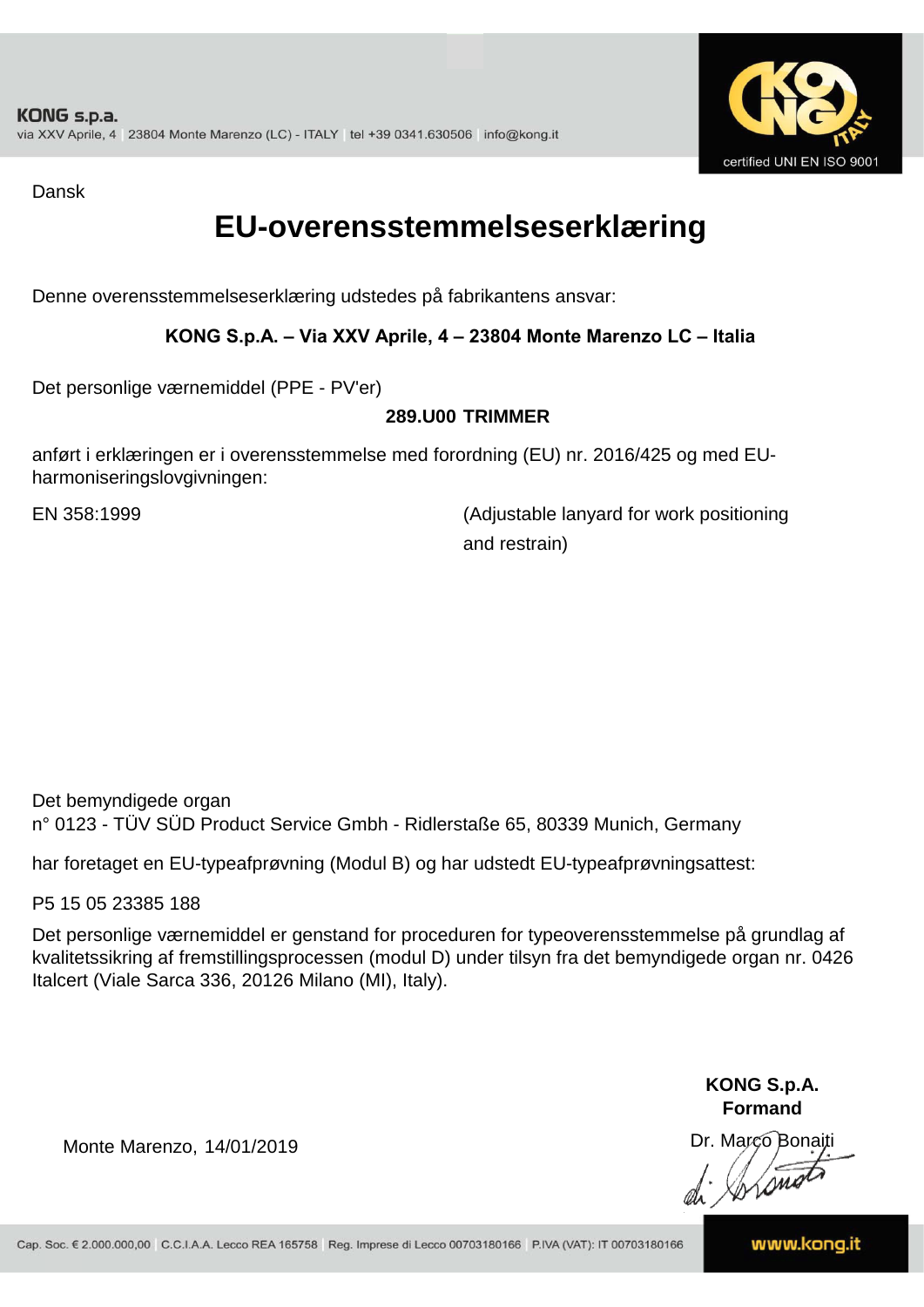

**Nederlands** 

### **EU-conformiteitsverklaring**

Deze conformiteitsverklaring wordt verstrekt op eigen verantwoording van de fabrikant:

#### **KONG S.p.A. – Via XXV Aprile, 4 – 23804 Monte Marenzo LC – Italia**

Het persoonlijk beschermingsmiddel (PBM)

#### **289.U00 TRIMMER**

voorwerp van deze verklaring, voldoet aan de Verordening (EU) 2016/425 en de harmonisatiewetgeving van de Europese Unie:

EN 358:1999 (Adjustable lanyard for work positioning and restrain)

De aangemelde instantie n° 0123 - TÜV SÜD Product Service Gmbh - Ridlerstaße 65, 80339 Munich, Germany

heeft het EU-typeonderzoek (module B) verricht en het certificaat van EU-typeonderzoek afgegeven:

P5 15 05 23385 188

Het PBM is onderworpen aan de conformiteitsbeoordelingsprocedure met het type op basis van kwaliteitsborging van het productieproces (module D) onder toezicht van de aangemelde instantie Italcert nr. 0426 (Viale Sarca 336, 20126 Milano (MI), Italy).

> **KONG S.p.A. De voorzitter**

Dr. Marco Bonaiti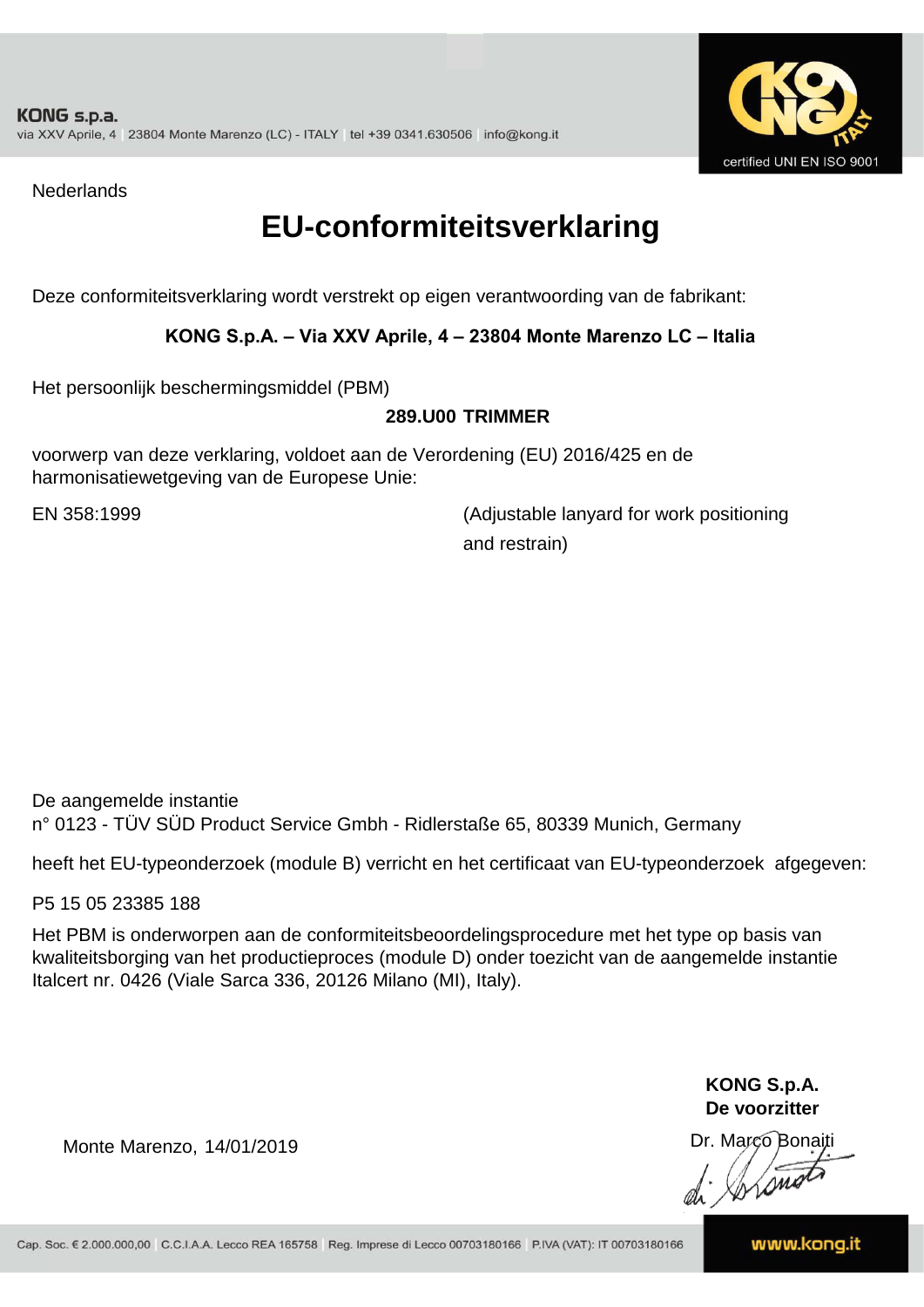

Eesti

## **EL-i vastavusdeklaratsioon**

See vastavusdeklaratsioon on välja antud järgmise tootja ainuvastutusel:

#### **KONG S.p.A. – Via XXV Aprile, 4 – 23804 Monte Marenzo LC – Italia**

Isikukaitsevahend

#### **289.U00 TRIMMER**

vastavusdeklaratsiooniga hõlmatud isikukaitsevahend vastab määrusele (EL) 2016/425 ja Euroopa Liidu ühtlustamisõigusaktidele:

and restrain) EN 358:1999 (Adjustable lanyard for work positioning

Teavitatud asutus n° 0123 - TÜV SÜD Product Service Gmbh - Ridlerstaße 65, 80339 Munich, Germany

on teinud tüübihindamise (moodul B) ja väljastanud tüübihindamissertifikaadi:

P5 15 05 23385 188

Isikukaitsevahendile kohaldatakse tootmiskvaliteedi tagamisel põhinevat tüübivastavuse hindamise menetlust (moodul B) teavitatud asutuse 0426 Italcert (Viale Sarca 336, 20126 Milano (MI), Italy) järelevalve all.

> **KONG S.p.A. Esimees**

Dr. Marco Bonaiti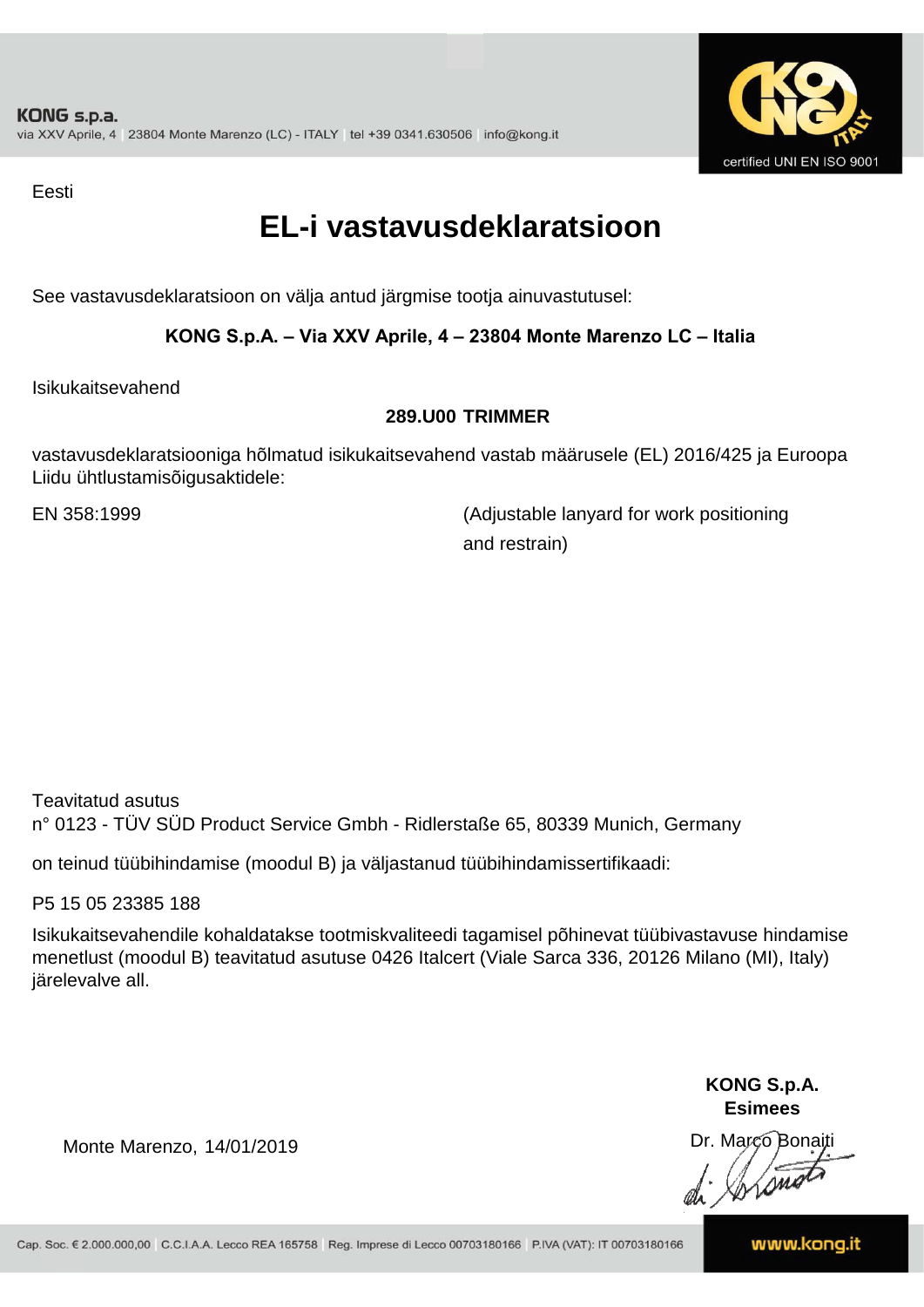

Suomi

### **EU-vaatimustenmukaisuusvakuutus**

Tämä vaatimustenmukaisuusvakuutus on annettu valmistajan yksinomaisella vastuulla:

**KONG S.p.A. – Via XXV Aprile, 4 – 23804 Monte Marenzo LC – Italia**

Vakuutuksen kohteena oleva henkilönsuojain

#### **289.U00 TRIMMER**

on neuvoston asetuksen (EU) N:o 2016/425 ja unionin yhdenmukaistamislainsäädännön mukainen:

EN 358:1999 (Adjustable lanyard for work positioning and restrain)

Ilmoitettu laitos n° 0123 - TÜV SÜD Product Service Gmbh - Ridlerstaße 65, 80339 Munich, Germany

suoritti EU-tyyppitarkastuksen (moduuli B) ja antoi EU-tyyppitarkastustodistuksen:

P5 15 05 23385 188

Henkilönsuojaimeen sovelletaan tuotantoprosessin laadunvarmistukseen perustuvaa tyypinmukaisuutta (moduuli D) ilmoitetun laitoksen Italcert (Viale Sarca 336, 20126 Milano (MI), Italy) numero 0426 valvonnassa.

> **KONG S.p.A. Presidentti**

Dr. Marco Bonaiti di Simon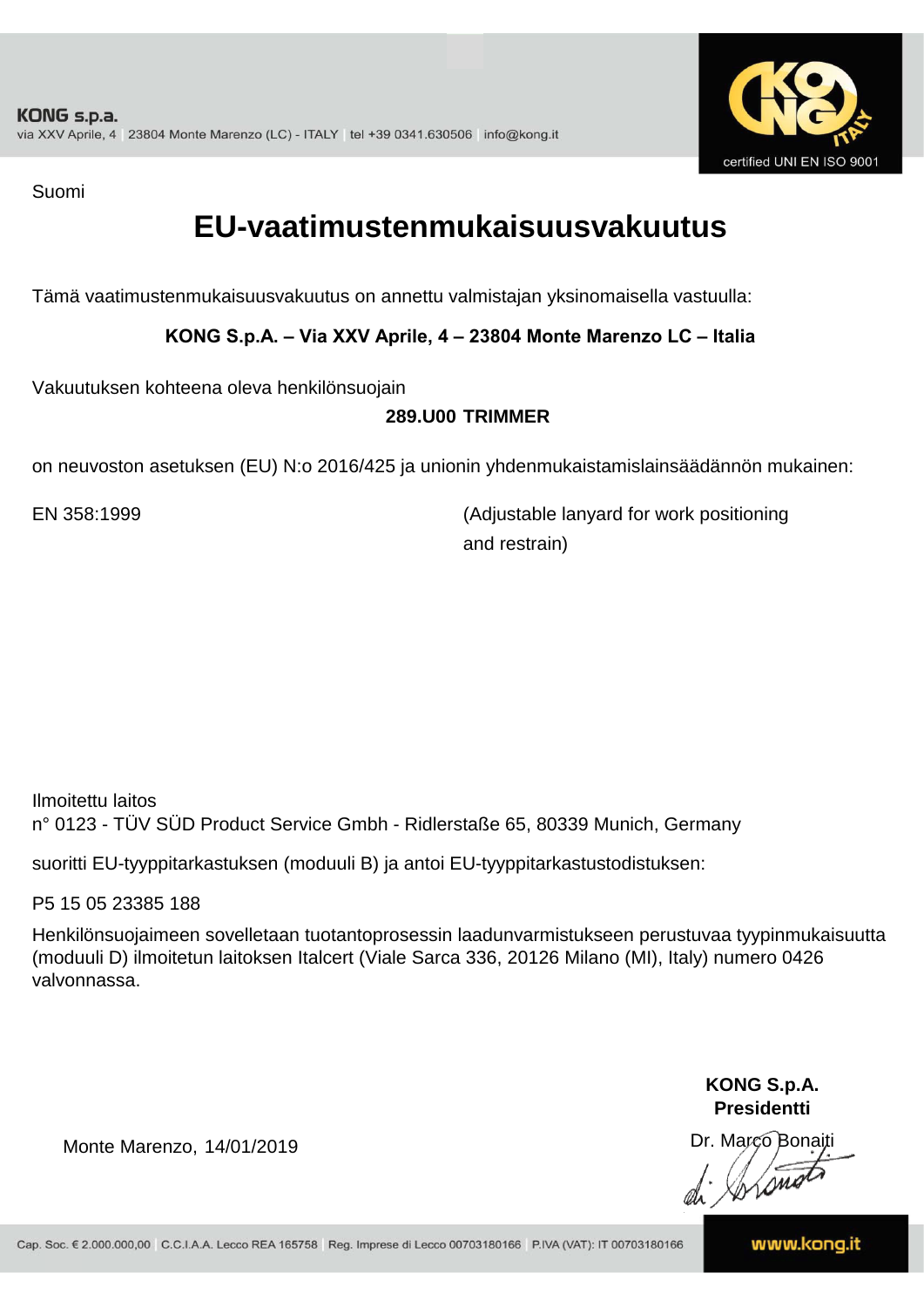

Gàidhlig

# **Dearbhú Comhréireachta de chuid AE**

Eisítear an Dearbhú Comhréireachta seo faoi fhreagracht eisiach an monaróra:

#### **KONG S.p.A. – Via XXV Aprile, 4 – 23804 Monte Marenzo LC – Italia**

Comhlíonann an Trealamh Cosanta Pearsanta (TCP)

#### **289.U00 TRIMMER**

faoi réir an dearbhaithe Rialachán (AE) 2016/425 agus caighdeáin chomhchuibhithe an Aontais Eorpaigh:

and restrain) EN 358:1999 (Adjustable lanyard for work positioning

An comhlacht dá dtugtar fógra n° 0123 - TÜV SÜD Product Service Gmbh - Ridlerstaße 65, 80339 Munich, Germany

rinne sé an scrúdú AE don chineál (modúl B), agus d'eisigh sé deimhniú ar chineálscrúdú AE:

P5 15 05 23385 188

Tá an TCP faoi réir an nós imeachta um measúnú comhréireacha cineálacha, bunaithe ar dhearbhú cáilíochta an phróisis táirgthe (modúl D), faoi fhaireachas an chomhlachta dá dtugtar fógra, uimh. 0426 Italcert (Viale Sarca 336, 20126 Milano (MI), Italy).

> **KONG S.p.A. An tUachtarán**

Dr. Marco Bonaiti di Aromor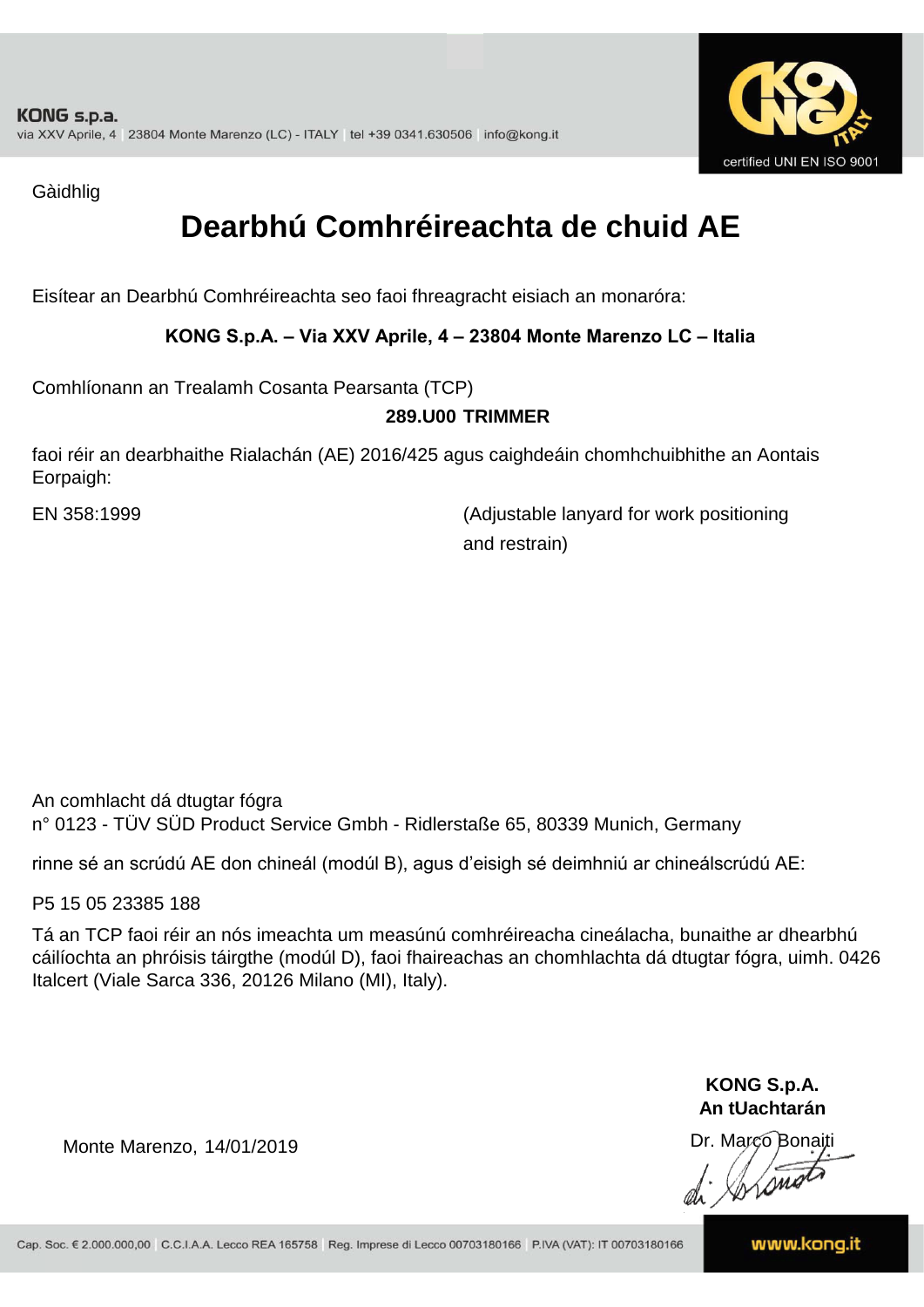

Ελληνικά

# **Δήλωση συμμόρφωσης ΕE**

Η παρούσα δήλωση συμμόρφωσης εκδίδεται με την αποκλειστική ευθύνη του κατασκευαστή:

#### **KONG S.p.A. – Via XXV Aprile, 4 – 23804 Monte Marenzo LC – Italia**

Η συσκευή ατομικής προστασίας (ΜΑΠ)

#### **289.U00 TRIMMER**

αντικείμενο της δήλωσης συμμορφώνεται με τον κανονισμό (ΕΕ) 2016/425 και τα πρότυπα εναρμόνισης της Ευρωπαϊκής Ένωσης:

EN 358:1999 (Adjustable lanyard for work positioning and restrain)

Ο κοινοποιημένος οργανισμός

n° 0123 - TÜV SÜD Product Service Gmbh - Ridlerstaße 65, 80339 Munich, Germany πραγματοποίησε την εξέταση τύπου ΕΕ (έγγραφο Β) και εξέδωσε το πιστοποιητικό εξέτασης ΕΕ του τύπου:

P5 15 05 23385 188

Το ΜΑΠ υπόκειται στη διαδικασία αξιολόγησης της συμμόρφωσης τύπου με βάση τη διασφάλιση ποιότητας της παραγωγικής διαδικασίας (έγγραφο D) υπό την εποπτεία του κοινοποιημένου οργανισμού αριθ. 0426 Italcert (Viale Sarca 336, 20126 Milano (MI), Italy).

> **KONG S.p.A. Ο Πρόεδρος**

Dr. Marco Bonaiti di Jorano

Monte Marenzo, 14/01/2019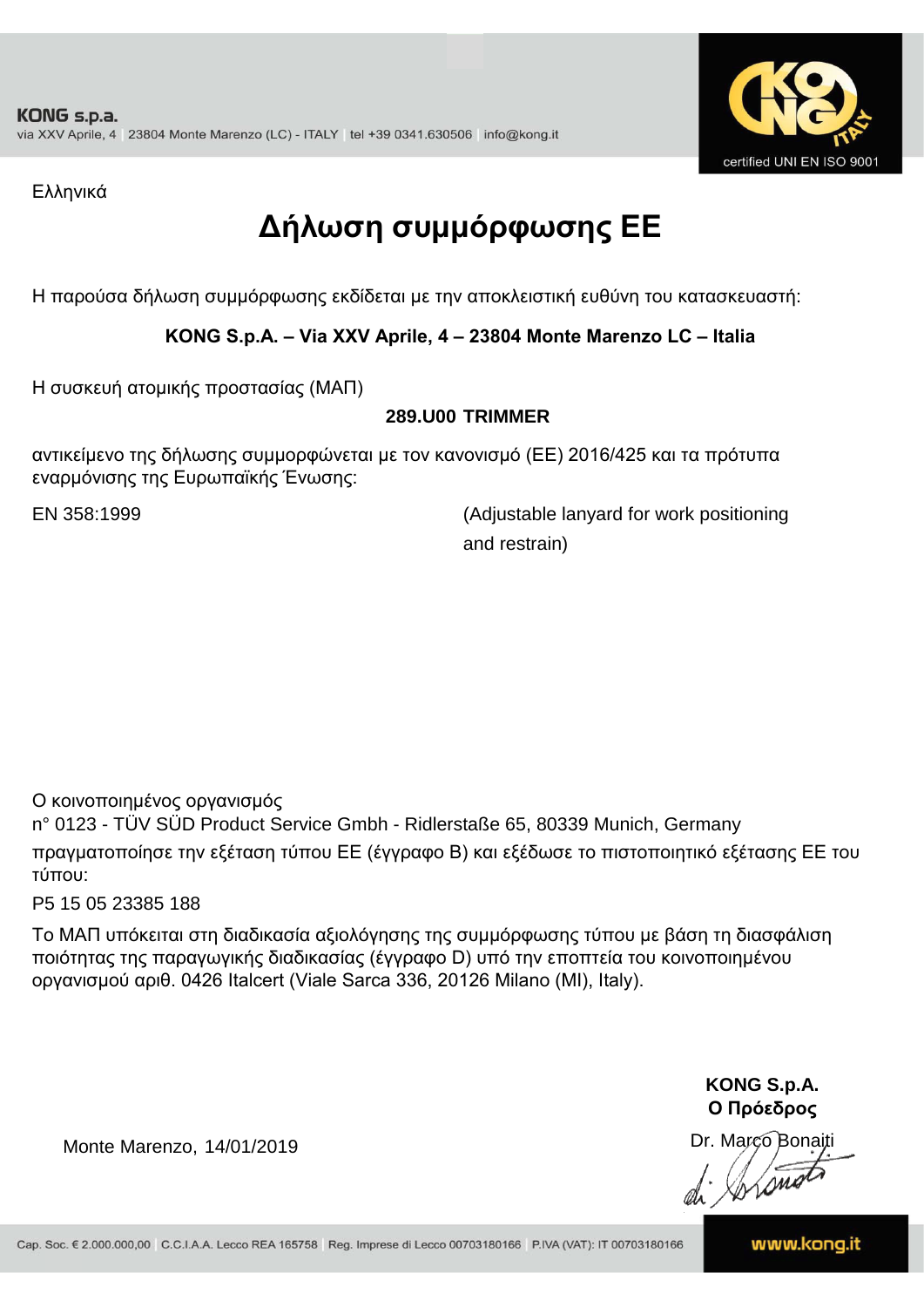

Magyar

# **EU Megfelelőségi nyilatkozat**

Ez a Megfelelőségi nyilatkozat az alábbi gyártó kizárólagos felelőssége alatt került kibocsátásra:

**KONG S.p.A. – Via XXV Aprile, 4 – 23804 Monte Marenzo LC – Italia**

Az egyéni védőfelszerelés

#### **289.U00 TRIMMER**

mely a nyilatkozat tárgyát képezi, megfelel az (EU) 2016/425 szabályozásának és az Európai Unió harmonizált szabványainak:

and restrain) EN 358:1999 (Adjustable lanyard for work positioning

A bejelentett szervezet n° 0123 - TÜV SÜD Product Service Gmbh - Ridlerstaße 65, 80339 Munich, Germany

elvégezte az EU-típusvizsgálatot ("B" modul), és kiadta az EU-típusvizsgálati tanúsítványt:

P5 15 05 23385 188

Az egyéni védőfelszerelés a gyártási folyamat minőség biztosításán alapuló megfelelőségértékelés tárgya (D modul), melynek felügyeletét az Italcert (Viale Sarca 336, 20126 Milano (MI), Italy). 0426 sz. hitelesítést végző szervezet végzi.

> **KONG S.p.A. Elnök**

Dr. Marco Bonaiti di Aromor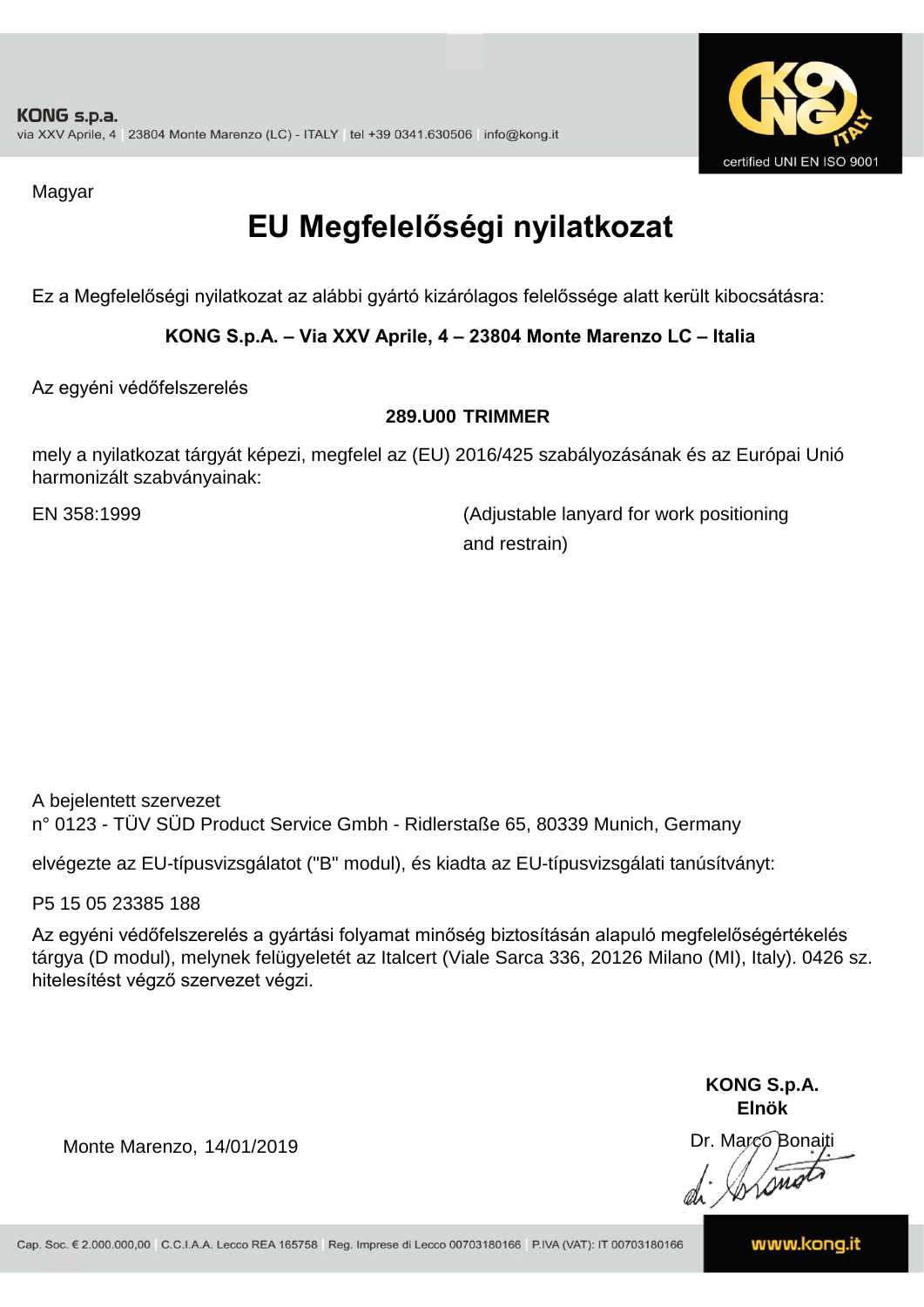

Latviešu

# **ES atbilstības deklarācija**

Šī atbilstības deklarācija ir izdota vienīgi uz ražotāja atbildību:

#### **KONG S.p.A. – Via XXV Aprile, 4 – 23804 Monte Marenzo LC – Italia**

Individuālais aizsardzības līdzeklis (IAL)

#### **289.U00 TRIMMER**

deklarācijas priekšmets atbilst Regulai (ES) 2016/425 un Eiropas Savienības saskaņošanas tiesību aktiem:

EN 358:1999 (Adjustable lanyard for work positioning and restrain)

Paziņotā struktūra n° 0123 - TÜV SÜD Product Service Gmbh - Ridlerstaße 65, 80339 Munich, Germany

veica ES tipa pārbaudi (B modulis) un izdeva ES tipa pārbaudes sertifikātu:

P5 15 05 23385 188

Uz IAL attiecas atbilstības novērtēšanas procedūra "Atbilstība tipam, pamatojoties uz kvalitātes nodrošināšanu ražošanas procesā" (D modulis) paziņotās struktūras Italcert (Viale Sarca 336, 20126 Milano (MI), Italy), Nr. 0426 uzraudzībā.

> **KONG S.p.A. Priekšsēdētājs**

Dr. Marco Bonaiti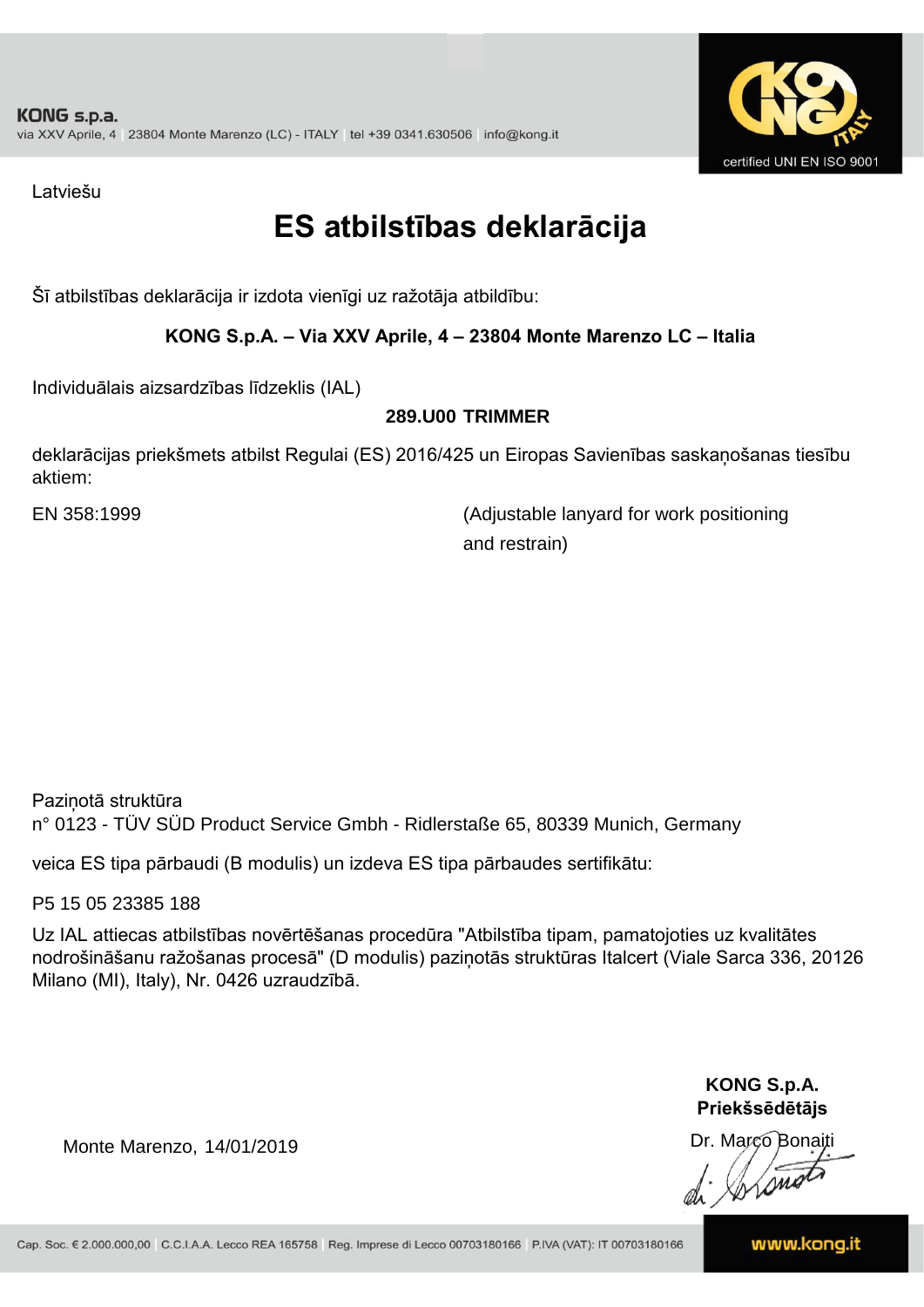

Lietuvių

# **ES atitikties deklaracija**

Ši atitikties deklaracija išduota tik gamintojo išimtine atsakomybe:

**KONG S.p.A. – Via XXV Aprile, 4 – 23804 Monte Marenzo LC – Italia**

Asmeninės Apsaugos Priemonė (IAL)

#### **289.U00 TRIMMER**

deklaracijos objektas atitinka (ES) Reglamentą 2016/425 ir Europos Sąjungos derinimo teisės aktus:

and restrain) EN 358:1999 (Adjustable lanyard for work positioning

Notifikuotoji įstaiga n° 0123 - TÜV SÜD Product Service Gmbh - Ridlerstaße 65, 80339 Munich, Germany

atliko ES tyrimą tipo (B modulis) ir išdavė ES tyrimo sertifikatą tipo:

P5 15 05 23385 188

AAP taikoma atitikties vertinimo pagal tipą procedūra, pagrįsta gamybos proceso kokybės užtikrinimu (D modulis), prižiūrint notifikuotajai įstaigai nr. 0426 Italcert (Viale Sarca 336, 20126 Milano (MI), Italy).

> **KONG S.p.A. Prezidentas**

Dr. Marco Bonaiti di Arono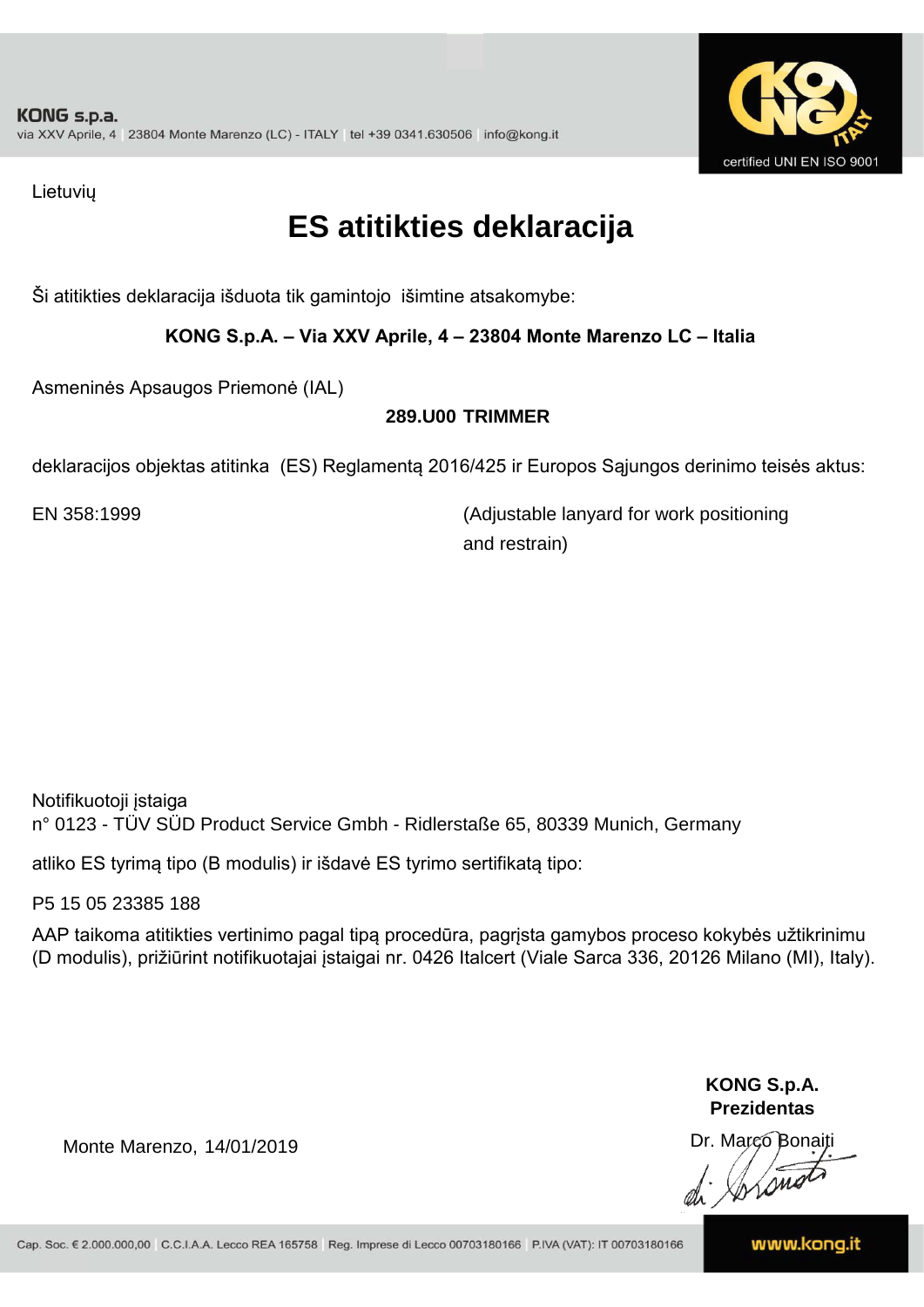

Malti

# **Dikjarazzjoni ta' Konformità tal-UE**

Id-Dikjarazzjoni ta' Konformità tinħareġ taħt ir-responsabbiltà unika tal-manifattur:

#### **KONG S.p.A. – Via XXV Aprile, 4 – 23804 Monte Marenzo LC – Italia**

It-Tagħmir ta' Protezzjoni Personali (TPP-PPE)

#### **289.U00 TRIMMER**

l-għan tad-dikjarazzjoni huwa f'konformità ma' Regolament (UE) 2016/425 u tal-istandards t'armonizzazzjoni tal-Unjoni Ewropea:

EN 358:1999 (Adjustable lanyard for work positioning and restrain)

Il-korp notifikat n° 0123 - TÜV SÜD Product Service Gmbh - Ridlerstaße 65, 80339 Munich, Germany

wettaq l-eżami tal-UE tat-tip (modulu B) u ħareġ iċ-ċertifikat tal-eżami tal-UE tat-tip:

P5 15 05 23385 188

It-TPI huwa suġġett għall-proċedura ta' valutazzjoni għat-tip abbażi tal-garanzija ta' kwalità tal-proċess ta' produzzjoni (modulu D) taħt is-sorveljanza tal-korp notifikat nru. 0426 Italcert (Viale Sarca 336, 20126 Milano (MI), Italy).

> **KONG S.p.A. Iċ-Ċermin**

Dr. Marco Bonaiti di Jordinat

Monte Marenzo, 14/01/2019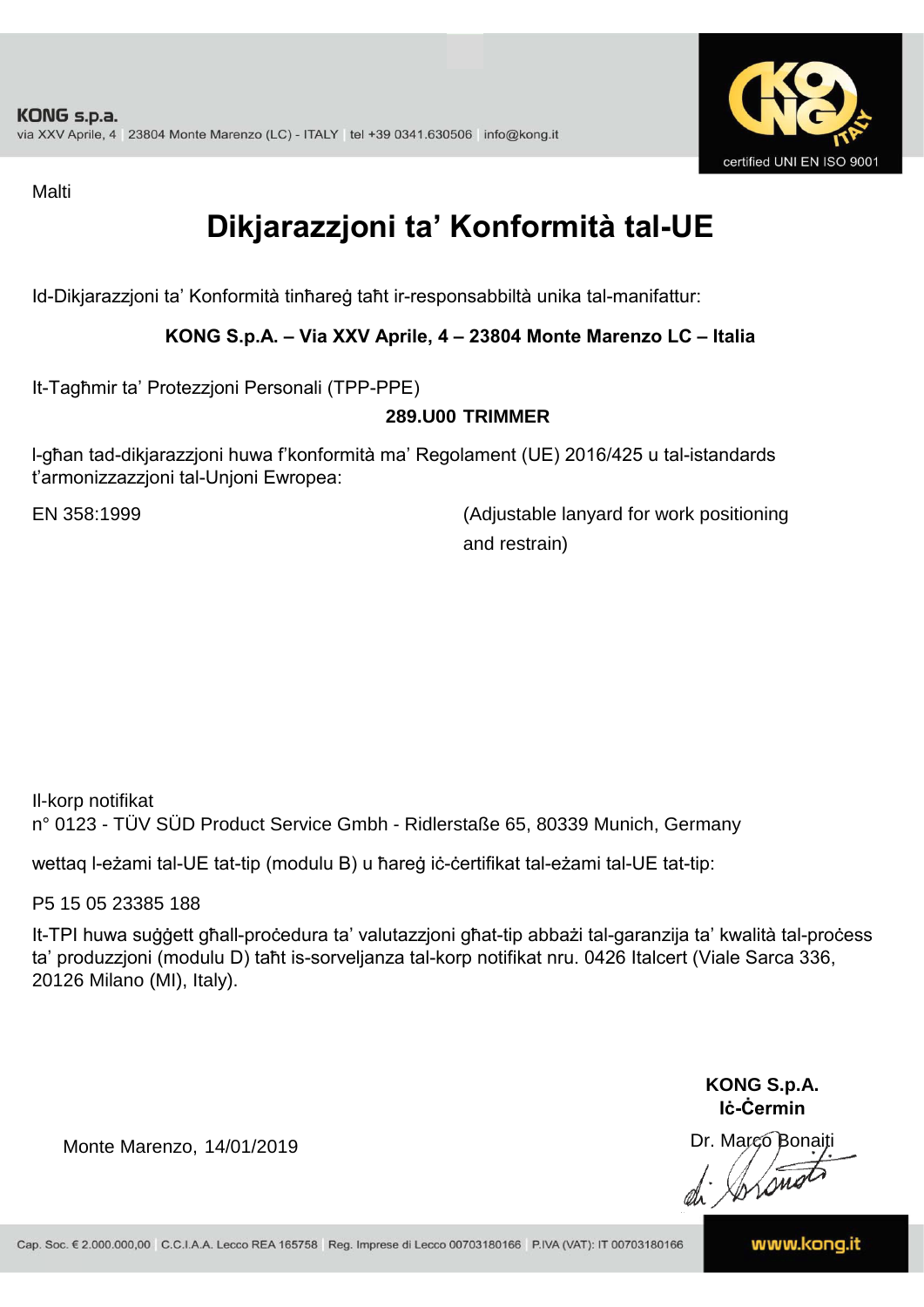

Polskie

# **Deklaracji zgodności WE**

Niniejsza Deklaracja Zgodności została wydana na wyłączną odpowiedzialność producenta:

**KONG S.p.A. – Via XXV Aprile, 4 – 23804 Monte Marenzo LC – Italia**

Środek Ochrony Indywidualnej (ŚOI)

#### **289.U00 TRIMMER**

przedmiot deklaracji jest zgodny z Rozporządzeniem (WE) 2016/425 i z normami zharmonizowanymi Unii Europejskiej:

and restrain) EN 358:1999 (Adjustable lanyard for work positioning

Notyfikowany organ n° 0123 - TÜV SÜD Product Service Gmbh - Ridlerstaße 65, 80339 Munich, Germany

wykonał badanie typu WE (moduł B) i wydał świadectwo badania typu WE:

P5 15 05 23385 188

ŚOI jest przedmiotem procedury oceny zgodności z typem, opierającej się na zapewnieniu jakości procesu produkcyjnego (moduł D) pod nadzorem notyfikowanego organu nr 0426 Italcert (Viale Sarca 336, 20126 Milano (MI), Italy).

> **KONG S.p.A. Prezes**

Dr. Marco Bonaiti di Arono

Monte Marenzo, 14/01/2019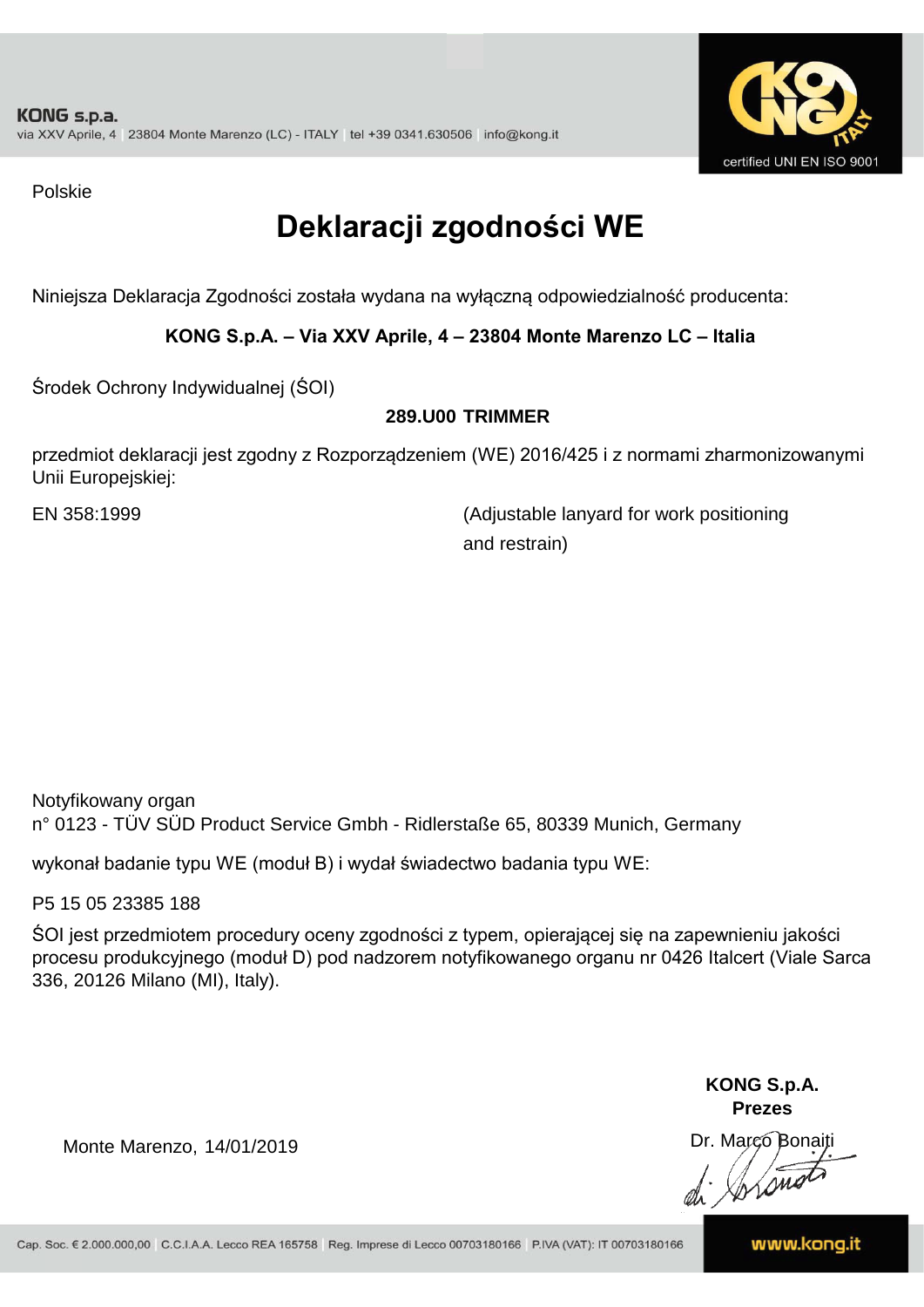

Português

# **Declaração de conformidade UE**

A presente Declaração de Conformidade é emitida sob a exclusiva responsabilidade do fabricante:

#### **KONG S.p.A. – Via XXV Aprile, 4 – 23804 Monte Marenzo LC – Italia**

O Equipamento de Proteção Individual (EPI)

#### **289.U00 TRIMMER**

objeto da declaração está em conformidade com o Regulamento (UE) 2016/425 e com as normas de harmonização da União Europeia:

EN 358:1999 (Adjustable lanyard for work positioning and restrain)

O organismo notificado n° 0123 - TÜV SÜD Product Service Gmbh - Ridlerstaße 65, 80339 Munich, Germany

efetuou o exame UE de tipo (Módulo B) e emitiu o certificado de exame UE de tipo:

P5 15 05 23385 188

O EPI está sujeito ao procedimento de avaliação de conformidade com o tipo baseado na garantia da qualidade do processo de produção (módulo D) sob vigilância do organismo notificado n. 0426 Italcert (Viale Sarca 336, 20126 Milano (MI), Italy).

> **KONG S.p.A. O Presidente**

Dr. Marco Bonaiti di Aromor

Monte Marenzo, 14/01/2019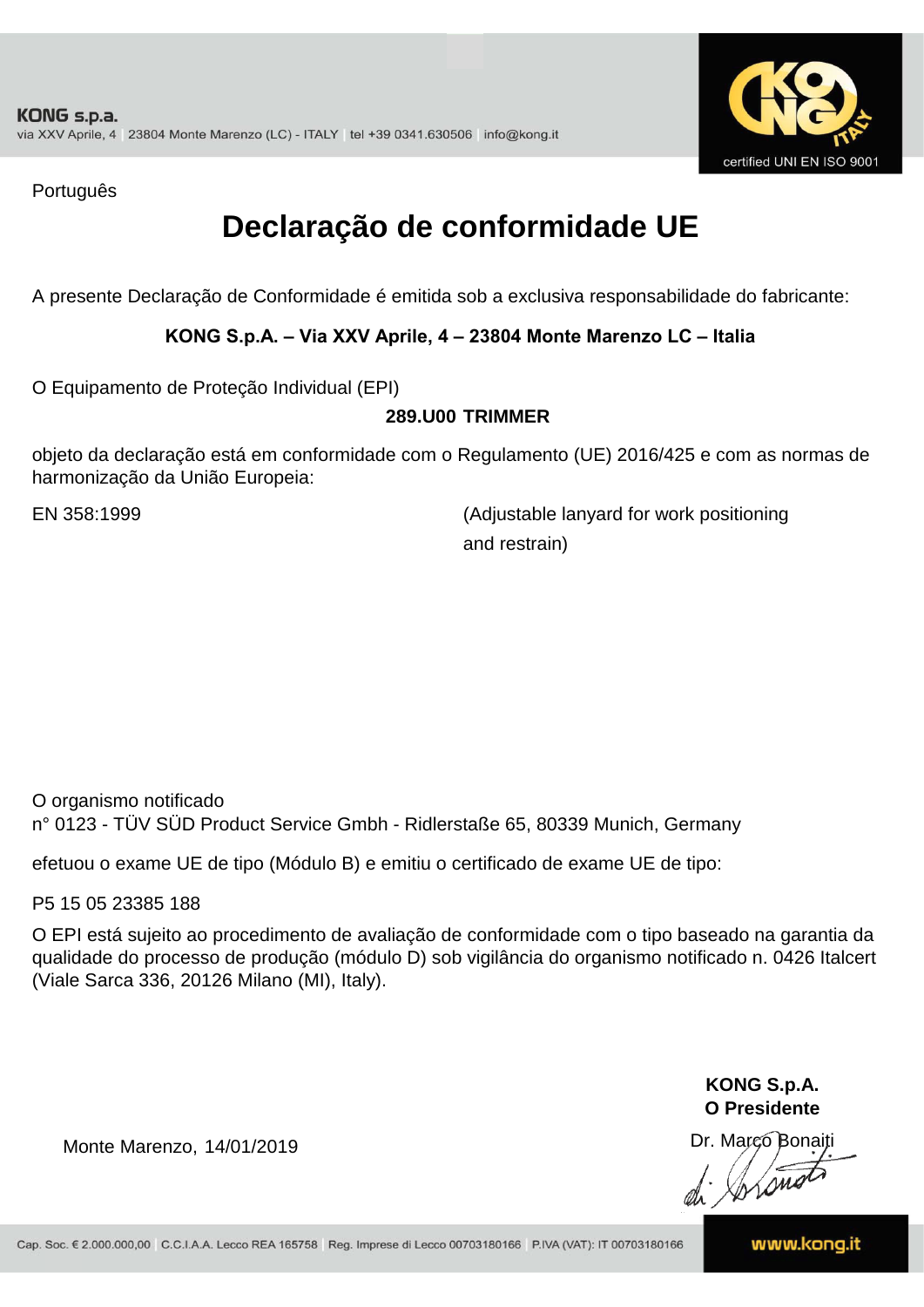

Română

# **Declarație de conformitate UE**

Prezenta declarație de conformitate este eliberată pe răspunderea exclusivă a producătorului:

#### **KONG S.p.A. – Via XXV Aprile, 4 – 23804 Monte Marenzo LC – Italia**

Echipamentul individual de protecție (EIP)

#### **289.U00 TRIMMER**

obiectul declarației, este conform cu Regulamentul (UE) 2016/425 și legislația armonizată a Uniunii Europene:

and restrain) EN 358:1999 (Adjustable lanyard for work positioning

Organismul notificat n° 0123 - TÜV SÜD Product Service Gmbh - Ridlerstaße 65, 80339 Munich, Germany

a efectuat examinarea UE de tip (modulul B) și a eliberat certificatul de examinare UE de tip:

P5 15 05 23385 188

EIP face obiectul procedurii de evaluare a conformității de tip bazată pe asigurarea calității procesului de producție (modulul D) sub supravegherea organismului notificat nr. 0426 Italcert (Viale Sarca 336, 20126 Milano (MI), Italy).

> **KONG S.p.A. Președinte**

Dr. Marco Bonaiti di Stono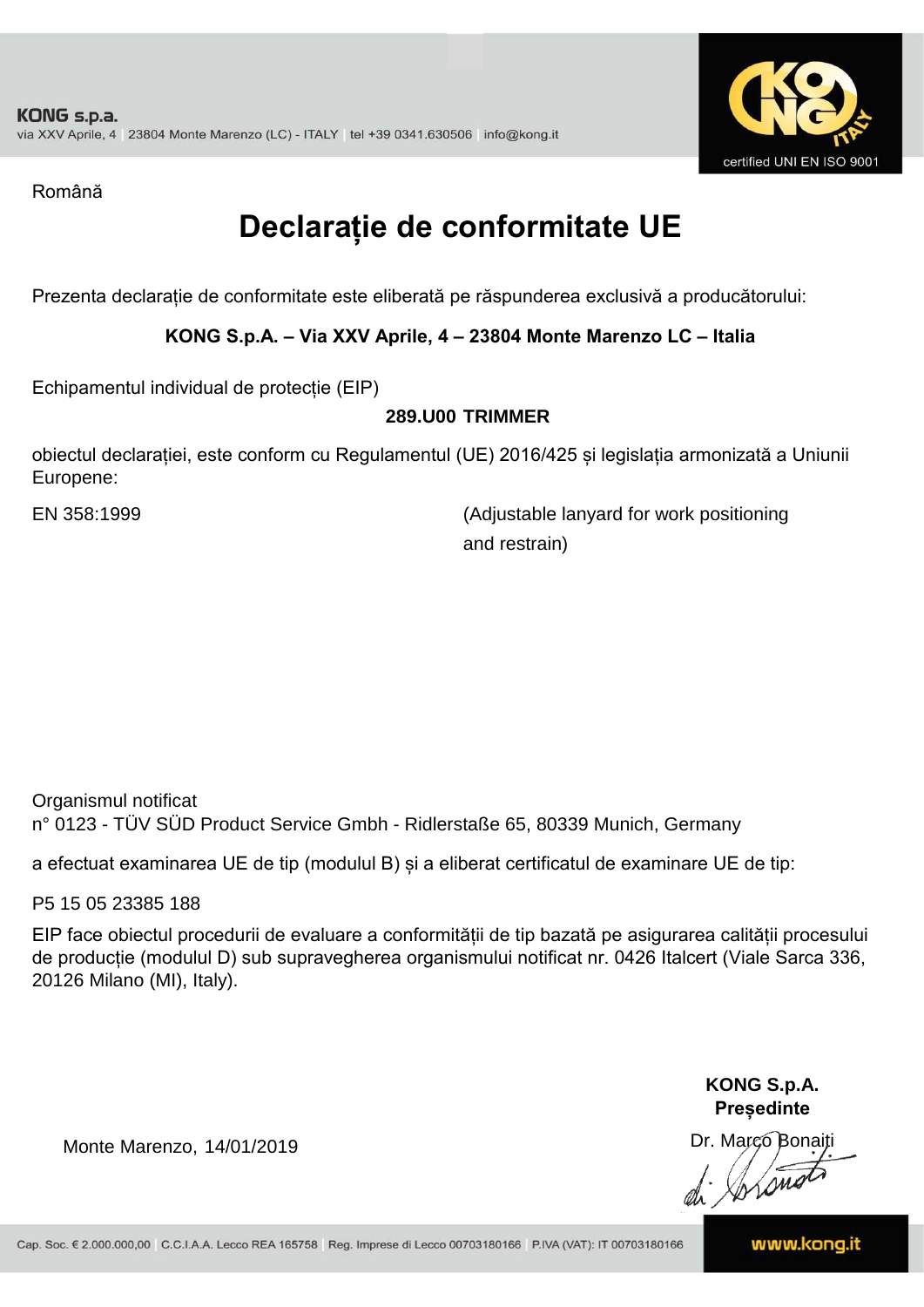

Slovenský

# **EÚ vyhlásenie o zhode**

Toto vyhlásenie o zhode sa vystavuje na výhradnú zodpovednosť výrobcu:

#### **KONG S.p.A. – Via XXV Aprile, 4 – 23804 Monte Marenzo LC – Italia**

Osobný ochranný pracovný prostriedok (OOPP)

#### **289.U00 TRIMMER**

ktorý je predmetom vyhlásenia, je v súlade s Nariadením Európskeho parlamentu a Rady (EÚ) 2016/425 a harmonizovanými normami Európskej únie:

EN 358:1999 (Adjustable lanyard for work positioning and restrain)

Notifikovaný subjekt n° 0123 - TÜV SÜD Product Service Gmbh - Ridlerstaße 65, 80339 Munich, Germany

vykonal typové skúšky EÚ (formulár B) a vystavil osvedčenie o typovej skúške EÚ:

P5 15 05 23385 188

OOPP je predmetom postupu posudzovania typovej zhody, založenej na záruke kvality výrobného postupu (formulár D) pod dohľadom notifikovaného subjektu č. 0426 Italcert (Viale Sarca 336, 20126 Milano (MI), Italy).

> **KONG S.p.A. Prezident**

Dr. Marco Bonaiti di Aromor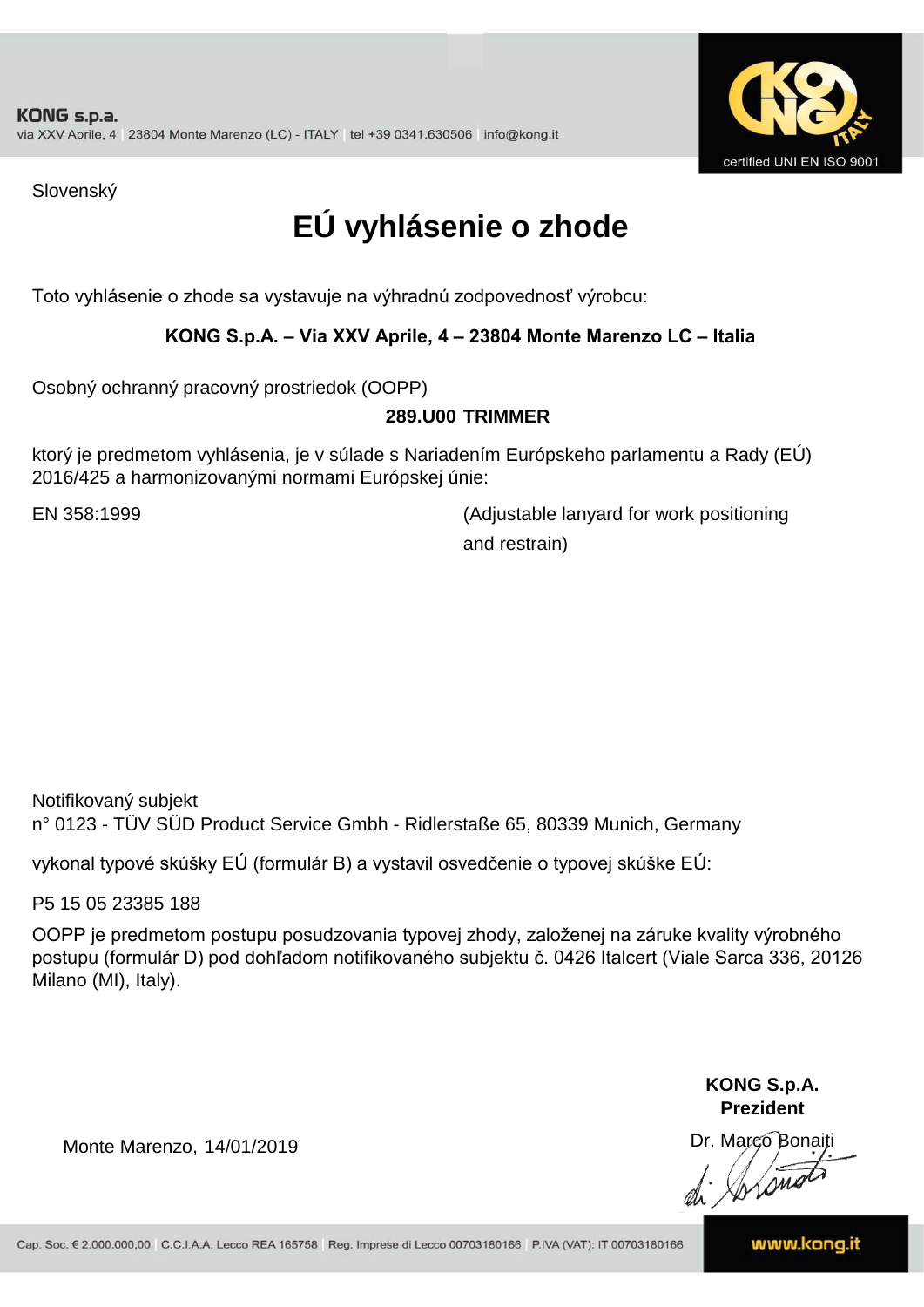

Slovenščina

# **EU - Izjava o skladnosti**

Za izdano Izjavo o skladnosti je odgovoren izključno proizvajalec:

#### **KONG S.p.A. – Via XXV Aprile, 4 – 23804 Monte Marenzo LC – Italia**

Osebna zaščitna oprema (OZO)

#### **289.U00 TRIMMER**

ki je predmet izjave, je skladna z Uredbo (EU) 2016/425 in s harmoniziranimi standardi Evropske unije:

and restrain) EN 358:1999 (Adjustable lanyard for work positioning

Priglašeni organ n° 0123 - TÜV SÜD Product Service Gmbh - Ridlerstaße 65, 80339 Munich, Germany

je opravil preizkus tipa EU (obrazec B) in je izdal naslednji certifikat testiranja:

P5 15 05 23385 188

OZO je predmet postopka ocene skladnosti na podlagi garancije kakovosti proizvodnega postopka (obrazec D) pod nadzorom priglašenega organa št. 0426 Italcert (Viale Sarca 336, 20126 Milano (MI), Italy).

> **KONG S.p.A. Direktor**

Dr. Marco Bonaiti di Aromor

Monte Marenzo, 14/01/2019